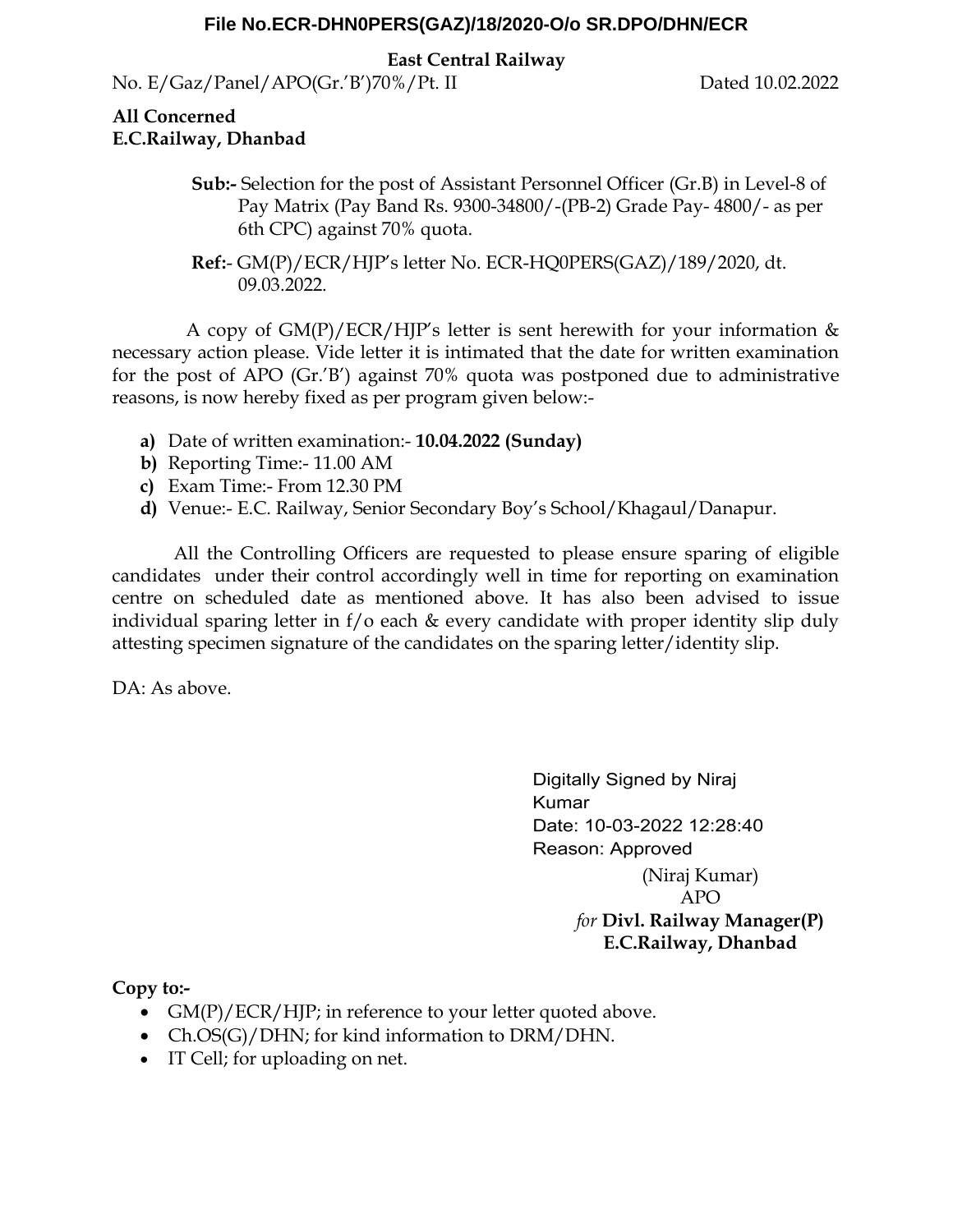#### **EAST CENTRAL RAILWAY**

Office of the General Manager (P) Hajipur

dated 09.03.2022

File No. ECR-HOOPERS(Gaz)/189/2020

Secv. to GM- for kind information of GM General Manager(P)/CORE/Allahabad **AGM/ECR/HJP** All PHODs/CHODs, ECR/Haiipur CAO/Con(N&S)/MHX/ECR/PNBE CPO/Law&Con/MHX/Patna & CAO/WP/PNBE SDGM/ECR/HJP & PFA/ECR/HJP DRMs/ECR- DNR, DDU, DHN, SEE & SPJ CWM-PD/DDU, WS/SPJ & CRW/HRT Chairman/RRB/Patna & MFP, CPD/RE/DNR Dy.CPO/HQ & Chairman/RRC/Patna Sr. DPOs/ECR- DNR, DDU, DHN, SEE & SPJ Addl. Registrar/RCT/Patna & DGM(Law)/ECR/MHX. Dy.CMM/GHZ & SPJ & Principal/ZRTI/ECR/Bhuli & MFP SPO/Rectt./HJP APO/MPP/HJP (For uploading on website) The Principal, E.C.Railway Sr. Secondary Boys School, Khagaul, Danapur. All Extra Divisional Units.

- Sub:- Selection for the post of Assistant Personnel Officer (Group'B') in Level-8 of Pay Matrix, (Pay Band Rs. 9300-34800/- (PB-2) Grade Pay -4800/- as per 6<sup>th</sup> CPC) against 70% quota.
- Ref:- (i) This office notification no. ECR/HRD/Gaz/254/APO (Gr.'B') selection /70%(2019) dated 31.07.2019.
	- (ii) This office's letter dated 02.01.2020, 22.10.20, 28.05.2021, 23.07.2021, 17.08.21, 06.09.21, 29.09.21, 26.10.21, 23.11.2021, 23.12.2021 & 12.01.2022.

In reference to this office notification as quoted above, the date of written examination for selection to the post of APO (Gr.'B') against 70% quote was postponed due to administrative<br>reasons vide this office letter dated 12.01.2022. The date of writing the date to administrative reasons vide this office letter dated 12.01.2022. The date of written examination is now hereby<br>fixed as per programme mentioned below. fixed as per programme mentioned below:-

- (a) Date of written examination:  $10.04.2022$  (Sunday)
- (b) Reporting time:-11.00 AM.
- (c) Exam Time:- From 12.30 PM.
- (d) Venue:- E.C.Railway Senior Secondary Boys School/Khagaul/Danapur.

All the Controlling Officers are requested to please ensure the sparing of eligible candidates working under their control well in time for reporting at examination centre on re-scheduled date<br>as mentioned above. It is also advised to issue individual coaring latter in the on re-scheduled date as mentioned above. It is also advised to issue individual sparing letter in favour of each and every<br>candidates with proper identity slip duly attesting specimes simulation favour of each and every candidates with proper identity slip duly attesting specimen signature of the candidates on the sparing letter/identity slip. sparing letter/identity slip.

(Prakash Kumar Singh APO/Gaz. for General Manager(P)

**Scanned with CamScanner**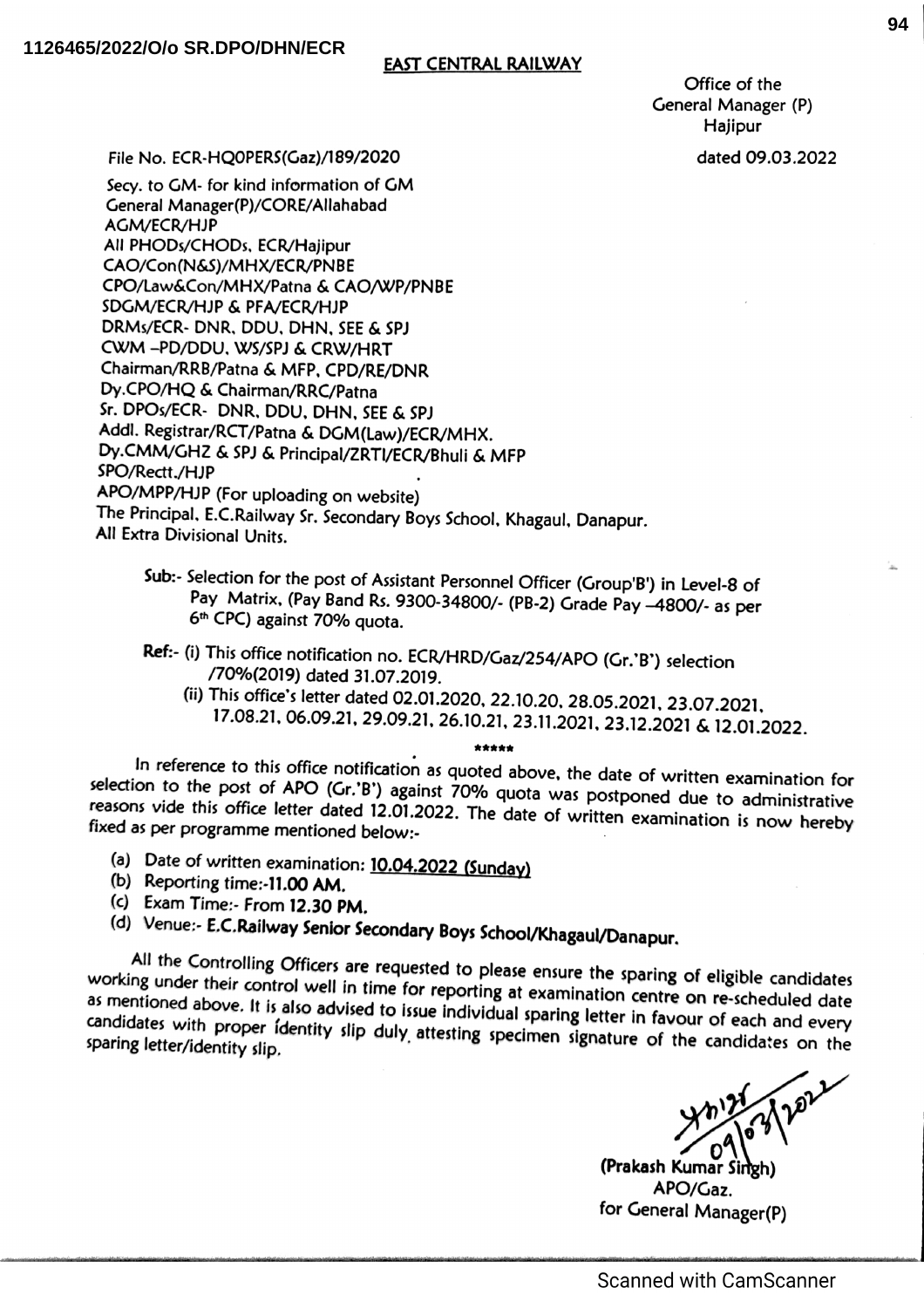#### **EAST CENTRAL RAILWAY**

Office of the General Manager (P) **Hajipur** 

Secy. to GM- for kind information of GM General Manager(P)/CORE/Allahabad AGM/ECR/HJP All PHODs/CHODs, ECR/Hajipur CAO/Con(N&S)/MHX/ECR/PNBE CPO/Law&Con/MHX/Patna & CAO/WP/PNBE SDGM/ECR/HJP & PFA/ECR/HJP DRMs/ECR- DNR, DDU, DHN, SEE & SPJ CWM –PD/DDU, WS/SPJ & CRW/HRT Chairman/RRB/Patna & MFP, CPD/RE/DNR Dy.CPO/HQ & Chairman/RRC/Patna Sr. DPOs/ECR- DNR, DDU, DHN, SEE & SPJ Addl. Registrar/RCT/Patna & DGM(Law)/ECR/MHX. Dy.CMM/GHZ & SPJ & Principal/ZRTI/ECR/Bhuli & MFP SPO/(Con)/MHX/PNBE SPO/ESM/HJP & SPO/Rectt./HJP APO/MPP/HJP (For uploading on website) All Extra Divisional Units.

- **Sub:-** Selection for the post of Assistant Personnel Officer (Group'B') in Level-8 of Pay Matrix, (Pay Band Rs. 9300-34800/- (PB-2) Grade Pay -4800/- as per  $6<sup>th</sup>$  CPC) against 70% quota.
- **Ref:-** (i) This office notification no. ECR/HRD/Gaz/254/APO (Gr.'B') selection /70%(2019) dated 31.07.2019.
	- (ii) This office's letter dated 02.01.2020, 22.10.20 & 28.05.2021.

**\*\*\*\*\***

In response to this office notification as referred (i) above and letters under reference (ii), the date & venue of written examination for selection to the post of APO (Gr.'B') against 70% quota has been fixed by the competent authority, which is as under:-

- (a) Date of written examination: **29.08.2021 (Sunday)**
- (b) Reporting time:-**11.00 AM.**
- (fic) Exam Time:- From **12.30 PM.**

(d) Venue:- **E.C.Railway Senior Secondary Boys School/Khagaul/Danapur.**

The final list of 312 eligible candidates as on date for appearing in above said written examination is attached herewith as Annexure-E.

All the Controlling Officers are requested to please ensure the sparing of eligible candidates enlisted in Annexure-'E' and working under their control well in time for reporting at examination centre on schedules date as mentioned above. It is also advised to issue individual sparing letter in favour of each and every candidates with proper identity slip duly attesting specimen signature of the candidates on the sparing letter/identity slip.

DA:- As above (Annexure-E).

Signed by Prakash Kumar Singh Date: 23-07-2021 14:09:28 Reason: Approved

**(Prakash Kumar Singh)** APO/Ga2. for General Manager(P)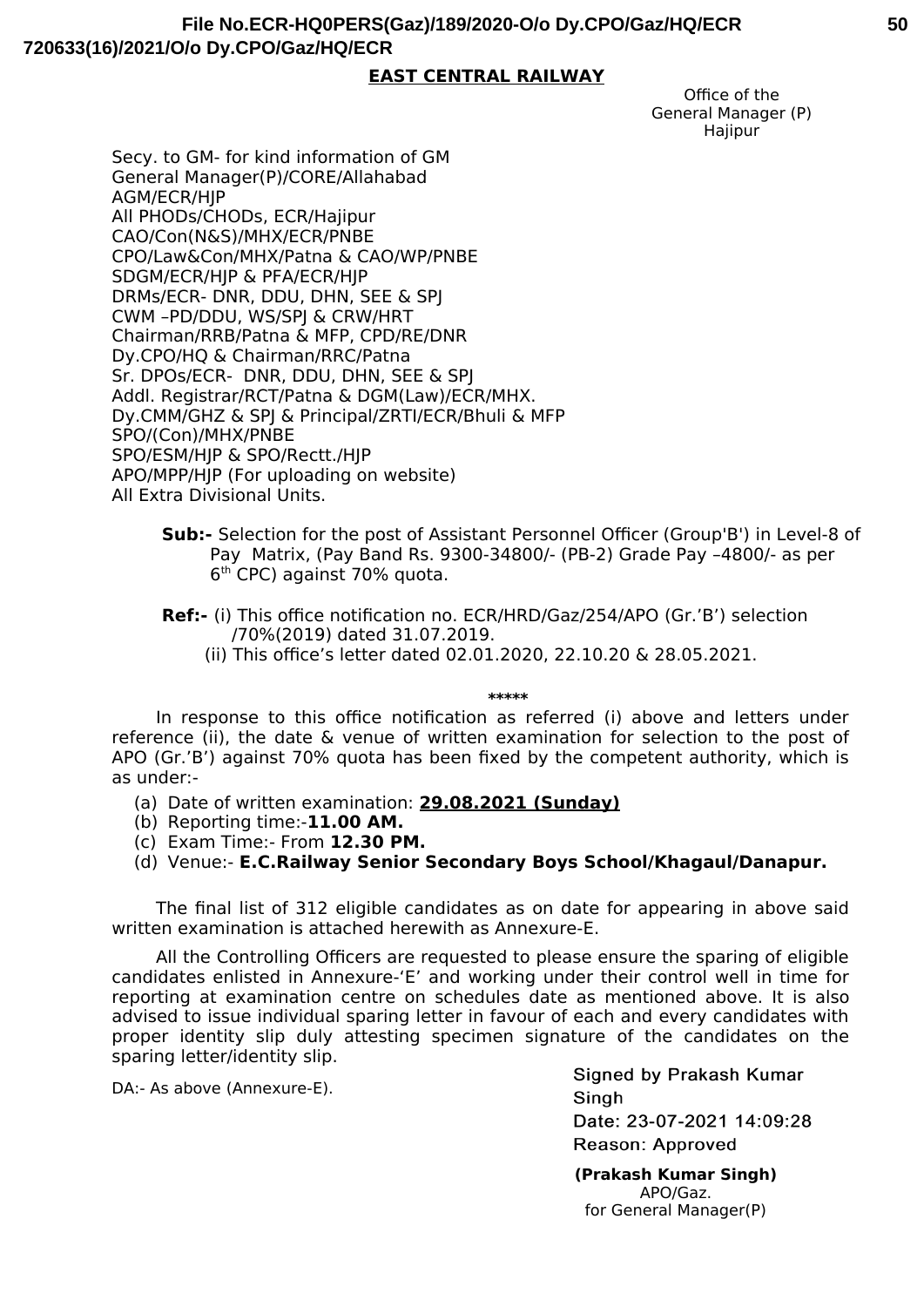|                 | Annexure-E<br>Final List of eligible candidates who have applied for the post of APO(Gr.B) against 70% quota. |           |                 |                      |            |          |                       |                |                |                |
|-----------------|---------------------------------------------------------------------------------------------------------------|-----------|-----------------|----------------------|------------|----------|-----------------------|----------------|----------------|----------------|
|                 |                                                                                                               |           |                 |                      |            |          |                       |                |                |                |
|                 | S/N   Name (S/Shri)                                                                                           | Com       | Desig & Station | <b>Working Under</b> | Div        | D.O.B    | D.O.A.                | DOP GP<br>4200 | DOP GP<br>4600 | <b>Remarks</b> |
| $\mathbf{1}$    | Vijay Kumar                                                                                                   |           | CA/HJP          | PCMM/HJP             | <b>HJP</b> | 05.04.74 | 29.09.97              | 23.05.07       |                |                |
| $\overline{2}$  | Ajay Kumar Singh                                                                                              |           | PS-II/HJP       | PCMM/HJP             | <b>HJP</b> | 05.12.72 | 28.03.96              | 30.07.04       | 12.08.10       |                |
| 3               | Girani Manjhi                                                                                                 | <b>SC</b> | Ch.OS/PCMM/HJP  | <b>PCMM</b>          | <b>HJP</b> | 24.05.70 | 29.11.01              | 30.09.10       |                |                |
| 4               | Ram Lakhan Prasad                                                                                             | <b>ST</b> | Ch.OS/HQ/HJP    | <b>PCME</b>          | <b>HJP</b> | 07.05.62 | 02.01.86              | 29.05.97       | 01.11.13       |                |
| 5               | Shravan Kumar Sah                                                                                             | <b>ST</b> | Ch.OS/HQ/HJP    | <b>PCME</b>          | <b>HJP</b> | 25.01.71 | 07.03.91              | 11.10.96       | 01.11.13       |                |
| 6               | Ranjan Kumar                                                                                                  | <b>SC</b> | Ch.OS/HQ/HJP    | <b>PCME</b>          | <b>HJP</b> | 05.12.78 | 17.05.00              | 17.01.05       | 11.03.19       |                |
| $\overline{7}$  | Devendra Mohan                                                                                                |           | OS/HJP          | PCME/HJP             | <b>HJP</b> | 09.03.68 | 04.08.92              | 13.10.04       |                |                |
| $\bf 8$         | Omprakash Rajak                                                                                               | <b>SC</b> | OS/Hajipur      | <b>PCME</b>          | <b>HJP</b> | 05.03.72 | 24.05.00              | 25.04.05       |                |                |
| 9               | <b>Arvind Kumar</b>                                                                                           | <b>SC</b> | OS/HQ/HJP       | <b>PCME</b>          | <b>HJP</b> | 05.01.68 |                       | 23.03.10       |                |                |
| $10\,$          | Ranjeet Kumar Singh                                                                                           |           | OS/HJP          | PCME/HJP             | <b>HJP</b> | 05.08.66 | 23.012.92             | 13.10.04       |                |                |
| $11\,$          | <b>Umesh Prasad Singh</b>                                                                                     |           | OS/Mech/HJP     | PCME/HJP             | <b>HJP</b> | 30.09.66 | 13.08.91              | 13.10.04       |                |                |
| 12              | Amber Kumar                                                                                                   |           | CA/S&T/HJP      | CSTE/W               | <b>HJP</b> | 27.05.75 | 28.04.00              | 06.02.08       |                |                |
| 13              | Ravindra Prasad                                                                                               |           | CA/HQ/HJP       | <b>GM(S&amp;T)</b>   | <b>HJP</b> | 01.03.77 | 16.08.01              | 05.09.08       |                |                |
| 14              | Vinay Kumar                                                                                                   | <b>SC</b> | OS/HQ/HJP       | <b>PCSTE</b>         | <b>HJP</b> | 01.03.83 | 19.03.08              | 30.06.15       |                |                |
| 15              | Brija Lal Mandal                                                                                              | <b>ST</b> | OS/S&T/HQ/HJP   | SSE/T/Exch/HJP       | <b>HJP</b> | 13.02.68 | 19.08.89              | 30.06.15       |                |                |
| 16              | Sanjay Kumar                                                                                                  |           | Ch.OS/S&T/HJP   | <b>PCSTE</b>         | <b>HJP</b> | 31.12.76 |                       | 30.12.09       | 27.12.16       |                |
| 17              | Satish Chandra Jha                                                                                            |           | Ch.OS/S&T/HJP   | <b>PCSTE</b>         | <b>HJP</b> | 20.11.69 | 01.02.96              | 01.11.03       | 04.11.10       |                |
| 18              | Umesh Rajak                                                                                                   | <b>SC</b> | Ch.OS/HQ/HJP    | <b>PCSTE</b>         | <b>HJP</b> | 16.01.63 | 16.04.87              | 01.11.03       | 02.12.08       |                |
| 19              | <b>Babulal Tudu</b>                                                                                           | <b>ST</b> | Ch.OS/HQ/HJP    | <b>PCSTE</b>         | <b>HJP</b> | 07.07.68 | 27.11.90              | 03.01.96       | 25.02.08       |                |
| 20              | Shankar Chaudhary                                                                                             | <b>SC</b> | Ch.OS/HQ/HJP    | <b>PCSTE</b>         | <b>HJP</b> | 03.07.61 | 14.02.84              | 23.05.96       | 25.02.08       |                |
| 21              | Nabin Kumar Roy                                                                                               |           | Ch.OS/S&T/HJP   | <b>PCSTE</b>         | <b>HJP</b> | 19.05.73 | 04.08.98              | 30.12.09       | 03.02.16       |                |
| $\overline{22}$ | Radhe Mukund Nirala                                                                                           |           | OS/S&T/HQ/HJP   | <b>PCSTE</b>         | <b>HJP</b> | 01.03.77 | 30.09.06              | 30.06.15       |                |                |
| 23              | Dilip Kumar                                                                                                   |           | PS-II           | <b>PCCM</b>          | <b>HJP</b> | 05.12.71 | 08.11.95              | 21.11.04       | 08.04.10       |                |
| 24              | Harendra Deshratan                                                                                            | <b>SC</b> | PS-II           | CCM/PS/HJP           | <b>HJP</b> | 20.03.66 | 28.12.94              | 31.07.04       | 10.04.10       |                |
| 25              | Rakesh Kumar                                                                                                  | <b>SC</b> | Ch.OS/HQ/HJP    | <b>PCCM</b>          | <b>HJP</b> | 05.02.85 | 07.11.06              | 26.08.15       | 24.06.19       |                |
| 26              | Sudhir Kumar Sinha                                                                                            |           | CA/HJP          | Dy.CCM/Claim         | <b>HJP</b> | 15.08.80 | 13.02.02              | 05.09.08       |                |                |
| 27              | Ravi Kumar                                                                                                    | <b>SC</b> | PS-II           | <b>PCCM</b>          | <b>HJP</b> | 04.12.88 | 21.04.09              | 07.05.15       | 14.05.19       |                |
| 28              | Shambhu Kumar Kesari SC                                                                                       |           | Ch.OS/HQ/HJP    | <b>CSO</b>           | <b>HJP</b> | 08.03.72 | 10.07.96/<br>11.02.02 | 16.06.07       | 06.01.10       |                |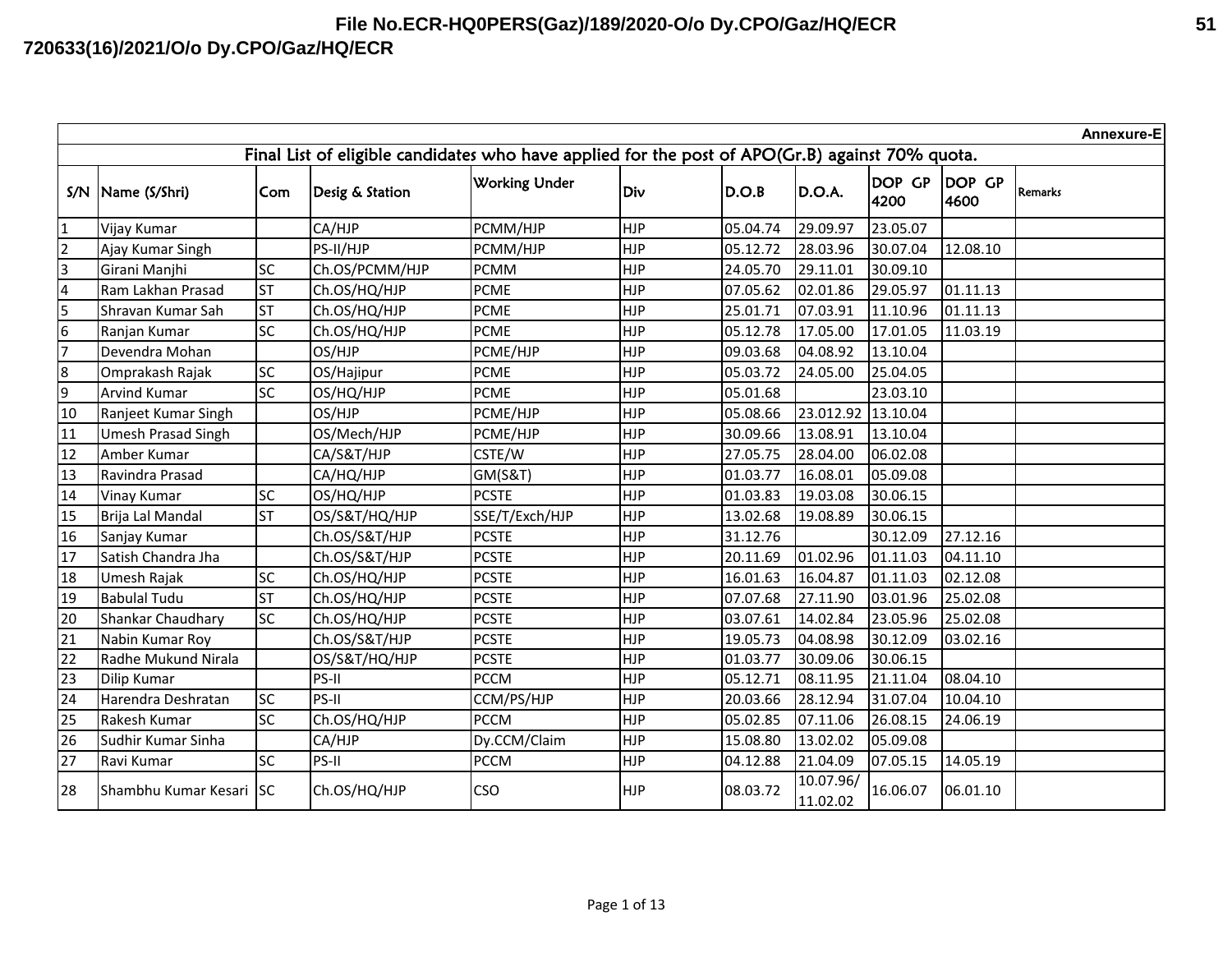| S/N | Name (S/Shri)          | Com       | Desig & Station  | <b>Working Under</b> | Div        | D.O.B    | D.O.A.   | <b>DOP GP</b><br>4200 | <b>DOP GP</b><br>4600 | <b>Remarks</b>          |    |
|-----|------------------------|-----------|------------------|----------------------|------------|----------|----------|-----------------------|-----------------------|-------------------------|----|
| 29  | Murli Dhar Sahu        |           | Ch.OS/HJP        | <b>CSO</b>           | <b>HJP</b> | 04.09.63 | 11.12.89 | 16.12.96              | 03.16.16              |                         |    |
| 30  | Narendra Kr. Pandey    |           | OS/Gen/HJP       | <b>PCOM</b>          | <b>HJP</b> | 09.01.65 | 28.12.87 | 30.11.00              |                       |                         |    |
| 31  | Sampurna Nand Karn     |           | OS/HQ/HJP        | <b>PCOM</b>          | <b>HJP</b> | 01.03.78 | 24.07.99 | 01.11.13              |                       |                         |    |
| 32  | Radhe Shyam Prasad     |           | PS-II/HJP        | <b>PCOM</b>          | <b>HJP</b> | 02.02.76 | 03.04.96 | 30.07.04              | 27.12.11              |                         |    |
| 33  | Sanjay Kumar           | <b>SC</b> | PS-II/HJP        | Dy.CSO/Engg & S&T    | <b>HJP</b> | 02.04.74 | 24.02.00 | 31.07.06              | 06.03.14              |                         |    |
| 34  | <b>Akhilesh Prasad</b> |           | PS-II/HJP        | <b>CSO</b>           | <b>HJP</b> | 30.12.69 | 27.04.93 | 30.07.04              | 17.08.10              |                         |    |
| 35  | Anup Kumar             |           | Ch.OS/CSSH/Patna | MD/CSSH              | Patna      | 13.01.66 | 01.09.89 | 01.01.96              | 11.07.05              |                         |    |
| 36  | Amrendra Kr. Singh     |           | Ch.OS/Med/HJP    | <b>PCMD</b>          | HJP        | 13.06.75 | 08.05.09 | 22.08.11              | 01.11.15              |                         |    |
| 37  | Ratneshwar Pd. Karn    |           | PS-II/Patna      | MD/CSSH              | Patna      | 05.06.73 | 26.10.95 | 31.07.06              | 17.08.10              |                         |    |
| 38  | Pramod Kumar           |           | PS-II/HJP        | <b>PCSTE</b>         | <b>HJP</b> | 09.08.73 | 17.07.97 | 30.07.04              | 05.03.14              |                         |    |
| 39  | <b>Suresh Prasad</b>   |           | CA/Med/HJP       | <b>PCMD</b>          | <b>HJP</b> | 15.11.73 | 24.07.98 | 30.03.06              |                       |                         |    |
| 40  | Suman Kumar Singh      |           | OS/HJP           | <b>PCMD</b>          | <b>HJP</b> | 04.08.78 | 20.12.07 | 28.02.13              |                       |                         |    |
| 41  | Dilip Kumar            | <b>SC</b> | OS/ECR/HJP       | <b>PCMD</b>          | <b>HJP</b> | 08.07.78 | 02.09.98 | 04.04.13              |                       |                         |    |
| 42  | Vikram Kumar Singh     |           | OS/CSSH/Patna    | MD/CSSH              | Patna      | 02.01.78 | 26.05.97 | 05.08.15              |                       |                         |    |
| 43  | Ajay Kumar             |           | <b>OS</b>        | <b>PCPO</b>          | <b>HJP</b> | 29.10.72 | 21.09.98 | 30.05.07              |                       |                         |    |
| 44  | Ajay Kumar Rajak       | <b>SC</b> | OS/HJP           | <b>PCPO</b>          | HJP        | 28.01.72 | 13.12.07 | 16.04.14              |                       |                         |    |
| 45  | Akhileshwar Singh      |           | <b>OS</b>        | Sr.DEN/DNR           | <b>DNR</b> | 03.08.70 | 03.03.00 | 25.02.05              |                       | Transferred<br>Engg/DNR | to |
| 46  | Amrendra Kr. Singh     |           | Ch.OS            | <b>PCPO</b>          | <b>HJP</b> | 21.12.64 | 11.12.86 | 19.03.90              | 11.11.05              |                         |    |
| 47  | Ashish Amit            |           | <b>OS</b>        | <b>PCPO</b>          | <b>HJP</b> | 22.06.74 | 21.03.00 | 30.05.07              |                       |                         |    |
| 48  | Ashish Kr. Sinha       |           | CA/RCT           | RCT/Patna            | Patna      | 23.01.81 | 26.02.02 | 08.09.08              |                       |                         |    |
| 49  | Avinash Kumar          |           | OS/RCT           | RCT/Patna            | Patna      | 08.02.77 | 10.05.00 | 24.01.08              |                       |                         |    |
| 50  | Awadhesh Kumar         |           | <b>OS</b>        | <b>PCPO</b>          | Patna      | 01.03.77 | 27.02.07 | 01.11.03              |                       |                         |    |
| 51  | Chandeshwar Paswan     | <b>SC</b> | Ch.OS/HQ/HJP     | <b>PCPO</b>          | <b>HJP</b> | 03.02.65 | 29.09.97 | 14.03.01              | 23.08.10              |                         |    |
| 52  | Damodar Prasad         |           | Ch.OS/HJP        | <b>PCPO</b>          | <b>HJP</b> | 31.12.64 | 24.11.87 | 17.05.02              | 01.11.13              |                         |    |
| 53  | <b>Ganesh Ram</b>      | <b>SC</b> | OS/HJP           | <b>PCPO</b>          | <b>HJP</b> | 05.12.65 | 23.06.86 | 08.05.12              |                       |                         |    |
| 54  | Jeetendra Kumar Ram    |           | PS-II/HJP        | <b>PCPO</b>          | <b>HJP</b> | 25.06.75 | 01.02.96 | 23.06.03              | 17.08.10              |                         |    |
| 55  | <b>Kishor Kumar</b>    |           | OS/Pers          | <b>PCPO</b>          | <b>HJP</b> | 01.01.80 | 08.05.09 | 10.08.15              |                       |                         |    |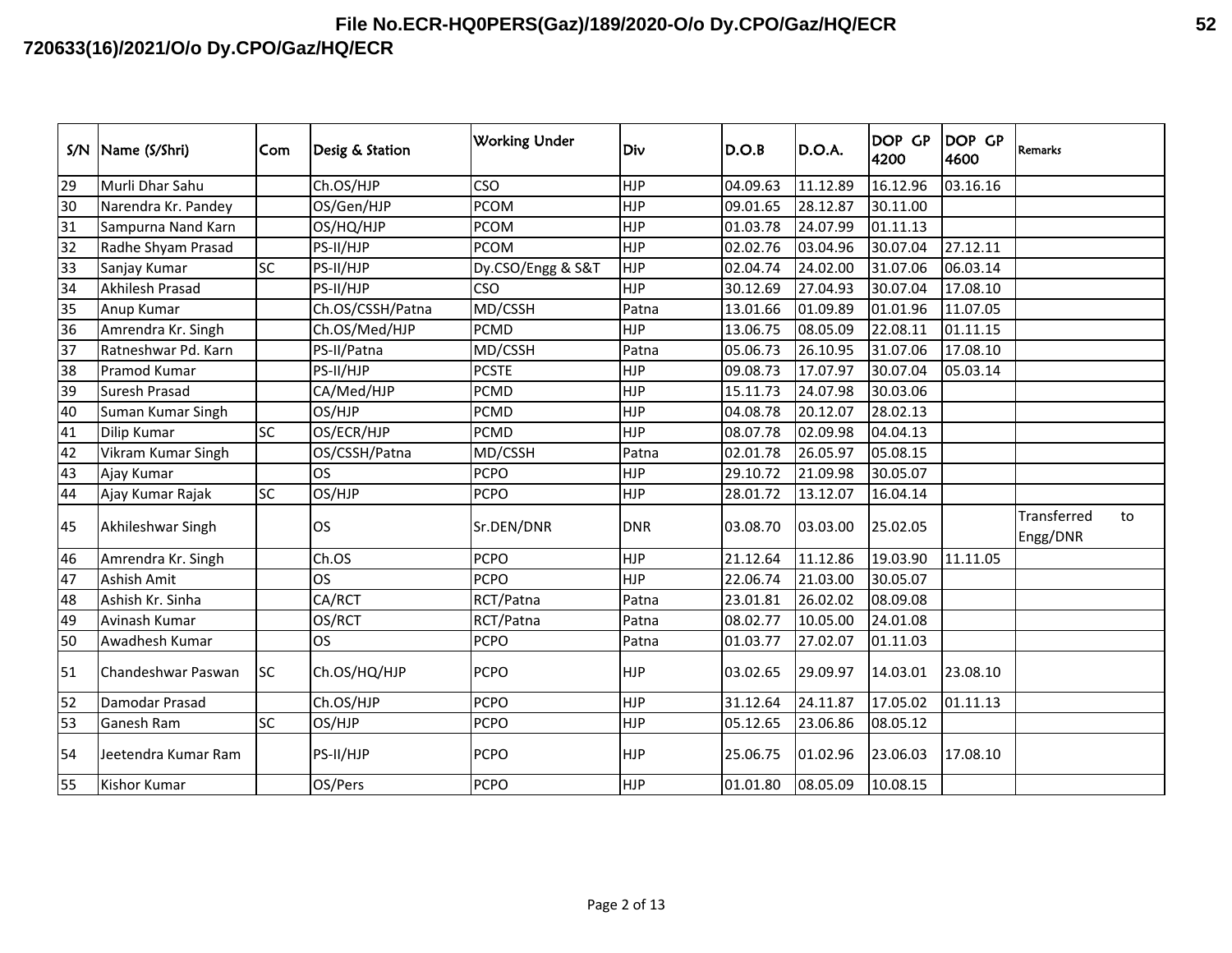| S/N | Name (S/Shri)                    | Com       | Desig & Station | <b>Working Under</b> | Div         | D.O.B    | D.O.A.   | <b>DOP GP</b><br>4200 | <b>DOP GP</b><br>4600 | Remarks |
|-----|----------------------------------|-----------|-----------------|----------------------|-------------|----------|----------|-----------------------|-----------------------|---------|
| 56  | Indergit<br>Kumar<br>Shrivastava |           | CA              | RCT/Patna            | Patna       | 10.12.75 | 12.02.02 | 05.09.08              |                       |         |
| 57  | Manoj Kumar                      |           | CA              | RCT/Patna            | Patna       | 03.09.77 | 02.05.01 | 05.09.08              |                       |         |
| 58  | Manoj Kumar                      |           | <b>CSWI</b>     | PCPO                 | <b>HJP</b>  | 06.11.66 | 01.07.87 | 08.02.02              | 27.07.07              |         |
| 59  | Manoj Kumar Sharma               |           | <b>OS</b>       | <b>PCPO</b>          | <b>HJP</b>  | 06.01.70 | 25.02.93 | 24.01.08              |                       |         |
| 60  | Meena Kumari                     | <b>SC</b> | Ch.OS/HQ/HJP    | <b>PCPO</b>          | <b>HJP</b>  | 11.12.64 | 29.09.97 | 08.01.01              | 07.06.07              |         |
| 61  | Munna Kumar Padey                |           | <b>OS</b>       | <b>PCPO</b>          | <b>HJP</b>  | 25.05.78 | 21.08.02 | 24.01.08              |                       |         |
| 62  | Neeraj Kumar                     |           | PS-II           | Chairman/RRB/ MFP    | Muzaffarpur | 01.01.75 | 03.06.97 | 30.07.04              | 28.10.13              |         |
| 63  | Nilamber Thakur                  |           | CA              | RCT/Patna            | Patna       | 09.03.73 | 01.06.00 | 06.02.08              |                       |         |
| 64  | Pawan Kumar Bharti               |           | <b>CSWI</b>     | <b>PCPO</b>          | <b>HJP</b>  | 01.01.76 | 02.06.94 | 09.03.10              | 11.11.14              |         |
| 65  | Pradeep Kumar                    |           | SWI             | <b>PCPO</b>          | <b>HJP</b>  | 25.11.75 | 26.02.96 | 24.06.15              |                       |         |
| 66  | Pramod Kumar Mishra              |           | Ch.OS/HJP       | <b>PCPO</b>          | <b>HJP</b>  | 02.01.66 | 10.03.92 | 22.09.04              | 14.12.16              |         |
| 67  | Prem Kumar                       |           | CA/HJP          | <b>PCPO</b>          | <b>HJP</b>  | 16.04.75 | 26.06.98 | 30.03.06              |                       |         |
| 68  | Raj Narayan Ray                  |           | Ch.OS/HJP       | <b>PCPO</b>          | <b>HJP</b>  | 06.11.70 | 07.11.97 | 22.09.04              | 12.04.16              |         |
| 69  | Rajdeo Sah                       | <b>ST</b> | Ch.OS/HQ/HJP    | <b>PCPO</b>          | <b>HJP</b>  | 01.02.68 | 21.09.96 | 17.10.11              | 01.11.03              |         |
| 70  | Rajeev Kumar                     |           | OS/RRB/MFP      | Chairman/RRB/ MFP    | Muzaffarpur | 12.12.81 | 08.05.09 | 01.11.13              |                       |         |
| 71  | Rajesh Kumar                     |           | <b>OS</b>       | <b>PCPO</b>          | <b>HJP</b>  | 05.01.78 | 08.05.09 | 10.09.14              |                       |         |
| 72  | Ramesh Kumar                     |           | <b>CSWI</b>     | <b>PCPO</b>          | <b>HJP</b>  | 02.09.76 | 06.09.07 | 18.04.11              | 13.10.14              |         |
| 73  | Ranjeet Kumar                    | SC        | OS/Rectt/HJP    | <b>PCPO</b>          | <b>HJP</b>  | 31.12.77 | 08.05.09 | 26.09.13              |                       |         |
| 74  | Ranjeet Kumar (S&T)              |           | <b>OS</b>       | <b>PCPO</b>          | <b>HJP</b>  | 20.10.74 | 21.03.07 | 01.11.13              |                       |         |
| 75  | Raushan Kumar                    |           | <b>OS</b>       | <b>PCPO</b>          | <b>HJP</b>  | 10.01.82 | 08.05.09 | 13.11.14              |                       |         |
| 76  | Savita Bharti                    | SC        | OS/HJP          | <b>PCPO</b>          | <b>HJP</b>  | 15.03.73 | 26.06.96 | 25.02.05              |                       |         |
| 77  | Sandip Kumar                     |           | <b>OS</b>       | <b>PCPO</b>          | <b>HJP</b>  | 11.12.75 | 01.03.00 | 30.05.07              |                       |         |
| 78  | Shankar Dayal                    |           | <b>OS</b>       | <b>PCPO</b>          | <b>HJP</b>  | 03.11.82 | 08.05.09 | 01.11.13              |                       |         |
| 79  | Shashi Bhushan                   |           | <b>CSWI</b>     | <b>PCPO</b>          | <b>HJP</b>  | 18.01.65 | 12.02.85 | 26.08.99              | 24.08.04              |         |
| 80  | Shyamdeo Prasad                  | <b>SC</b> | Ch.OS/HQ/HJP    | <b>PCPO</b>          | <b>HJP</b>  | 03.01.67 | 19.05.97 | 01.11.03              | 04.12.17              |         |
| 81  | Sudhanshu Kumar                  |           | <b>OS</b>       | <b>PCPO</b>          | <b>HJP</b>  | 15.01.86 | 08.05.09 | 13.11.14              |                       |         |
| 82  | Sudhir Kumar                     |           | PS-II           | Chairman/RRC         | Patna       | 08.08.72 | 24.09.97 | 30.07.04              | 25.10.17              |         |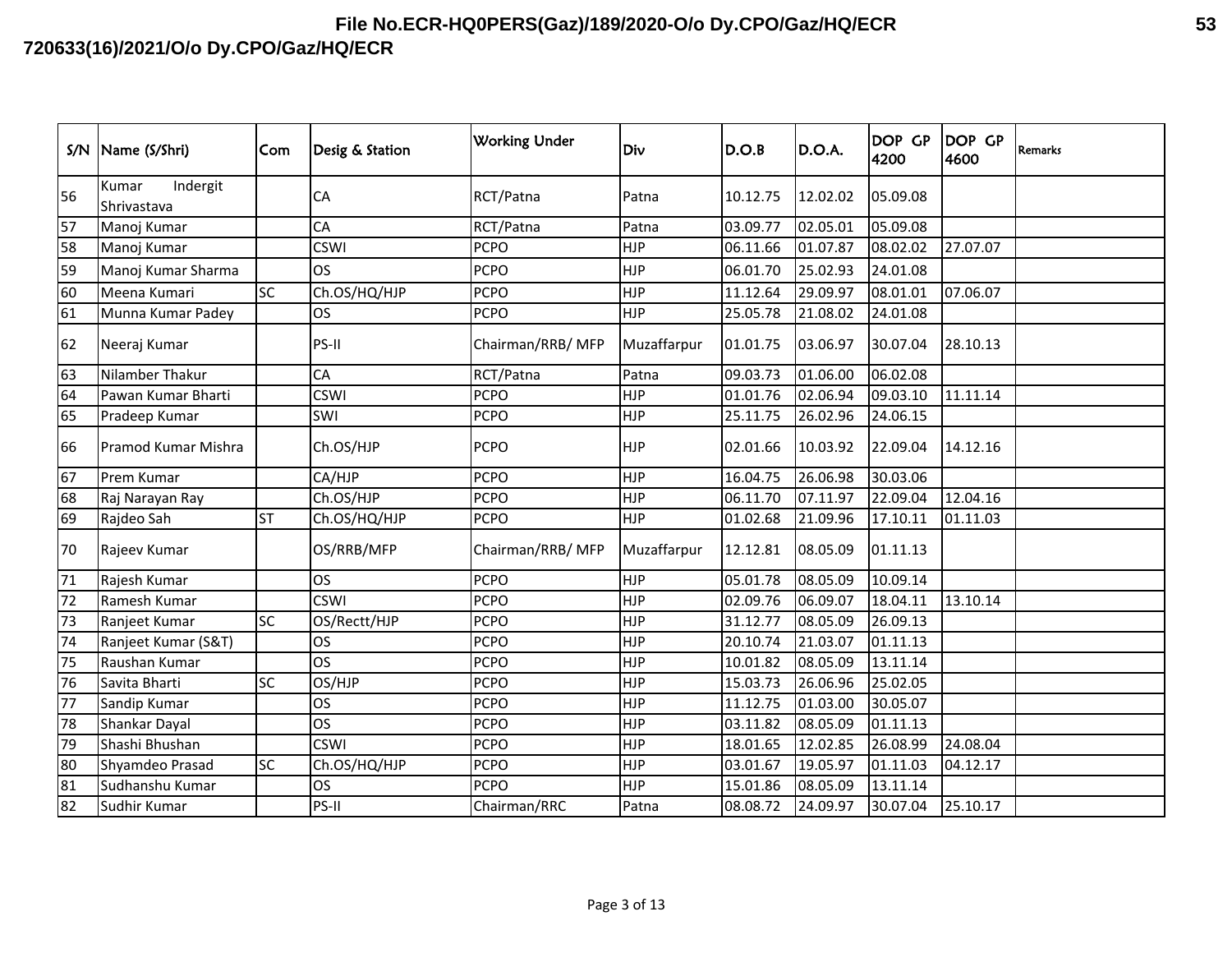| S/N | Name (S/Shri)            | Com       | Desig & Station    | <b>Working Under</b> | Div        | D.O.B    | D.O.A.                | <b>DOP GP</b><br>4200 | <b>DOP GP</b><br>4600 | <b>Remarks</b>                    |
|-----|--------------------------|-----------|--------------------|----------------------|------------|----------|-----------------------|-----------------------|-----------------------|-----------------------------------|
| 83  | Sunil Kumar              |           | Ch.OS              | <b>PCPO</b>          | <b>HJP</b> | 14.11.66 | 19.03.86              | 01.11.03              | 10.09.14              |                                   |
| 84  | <b>Sushant Prasad</b>    |           | <b>OS</b>          | <b>PCPO</b>          | <b>HJP</b> | 19.07.78 | 11.06.01              | 24.01.08              |                       |                                   |
| 85  | Sushil Kandulna          | <b>ST</b> | Ch.OS/HQ/HJP       | <b>PCPO</b>          | <b>HJP</b> | 24.10.64 | 24.01.90              | 29.01.96              | 11.11.05              |                                   |
| 86  | Vikash Kumar             |           | <b>OS</b>          | <b>PCPO</b>          | <b>HJP</b> | 08.01.85 | 26.05.09              | 01.11.13              |                       |                                   |
| 87  | Aditya Narayan Pramod SC |           | Ch.OS/Dsl Shed/SPJ | Sr.DME/D/SPJ         | <b>SPJ</b> | 07.08.68 | 19.02.86              | 07.01.93              | 26.05.05              |                                   |
| 88  | Chandra Shekhar Singh    |           | CH.OS/Mech/SPJ     | Sr.DME(C&W)          | <b>SPJ</b> | 08.07.63 | 08.04.82              | 06.04.98              | 25.07.18              |                                   |
| 89  | Raj Kumar Ram            | <b>SC</b> | COS /C&W/JYG/Depot | SSE (C&W)/Jainagar   | SPJ        | 01.08.63 | 20.11.86              | 15.09.97              | 25.07.18              |                                   |
| 90  | Devendra Prasad Singh    |           | OS/SPJ             | Sr.DEE/TRD/SPJ       | <b>SPJ</b> | 22.10.77 | 12.02.97              | 18.08.15              |                       |                                   |
| 91  | Kumar Anil Chandra       |           | Ch.OS/SPJ          | S&T/SPJ              | SPJ        | 14.12.74 | 25.09.06/<br>27.05.08 | 27.05.08              | 06.08.15              | med. decategorised<br>on 28.11.18 |
| 92  | Devbrat Jha              |           | OS/SPJ             | SSE/Signal/SPJ       | <b>SPJ</b> | 02.06.75 | 24.12.99/<br>11.01.01 | 01.11.13              |                       | med. decategorised<br>on 19.04.16 |
| 93  | Dilip Chandra Mishra     |           | Ch.OS/DBG          | ADEN/DBG             | SPJ        | 16.07.61 | 05.03.87              | 03.01.94              | 01.11.13              |                                   |
| 94  | Shyamal Kishor Singh     |           | <b>OS</b>          | ADEN/NKE             | <b>SPJ</b> | 15.08.69 | 14.08.95              | 01.11.13              |                       |                                   |
| 95  | Sanjay Kumar Jha         |           | OS/SPJ             | Sr.DPO/SPJ           | SPJ        | 07.02.72 | 15.04.91              | 12.11.14              |                       |                                   |
| 96  | Ranjit Kumar Sinha       |           | CLA/SPJ            | Sr.DPO/SPJ           | SPJ        | 01.06.67 | 30.09.93              |                       | 12.07.05              |                                   |
| 97  | Niranjan Kumar Jha       |           | Law Supdt          | Sr.DPO/SPJ           | SPJ        | 12.06.76 | 24.03.09              |                       | 24.03.09              |                                   |
| 98  | Vinay Kumar Verma        |           | <b>CSWI</b>        | Sr.DPO/SPJ           | SPJ        | 20.12.62 | 12.08.87              | 02.09.08              | 01.11.13              |                                   |
| 99  | Prasant Kumar Singh      |           | CS/DRM(Engg)       | Sr.DEN(Cord)         | SPJ        | 08.12.70 | 26.08.94              | 21.11.96              |                       |                                   |
| 100 | Pasupati Nath Jha        |           | CA/SPJ             | DRM/SPJ              | SPJ        | 02.03.76 | 01.07.96              | 18.05.07              |                       |                                   |
| 101 | Santosh Kumar            |           | OS/SPJ             | DRM(P)/SPJ           | SPJ        | 08.07.76 | 04.08.94              | 01.11.13              |                       |                                   |
| 102 | Ravi Shankar Yadav       |           | CS/DRM(Engg)       | Sr.DEN-II/SPJ        | SPJ        | 14.01.72 | 26.06.98              | 18.05.07              |                       |                                   |
| 103 | <b>Bhagwan Paswan</b>    | <b>SC</b> | PS-II/SPJ          | Sr.DSO/SPJ           | SPJ        | 10.01.76 | 12.06.98              | 29.03.05              | 19.09.10              |                                   |
| 104 | Manoj Kumar Madhup       | <b>SC</b> | <b>CSWI/SPJ</b>    | DRM(P)/SPJ           | SPJ        | 25.12.81 | 03.10.06              | 03.11.14              | 15.03.19              |                                   |
| 105 | Nirmala Kumari           |           | <b>OS</b>          | Sr.DPO/SPJ           | SPJ        | 10.02.70 | 28.03.91              | 25.11.05              |                       |                                   |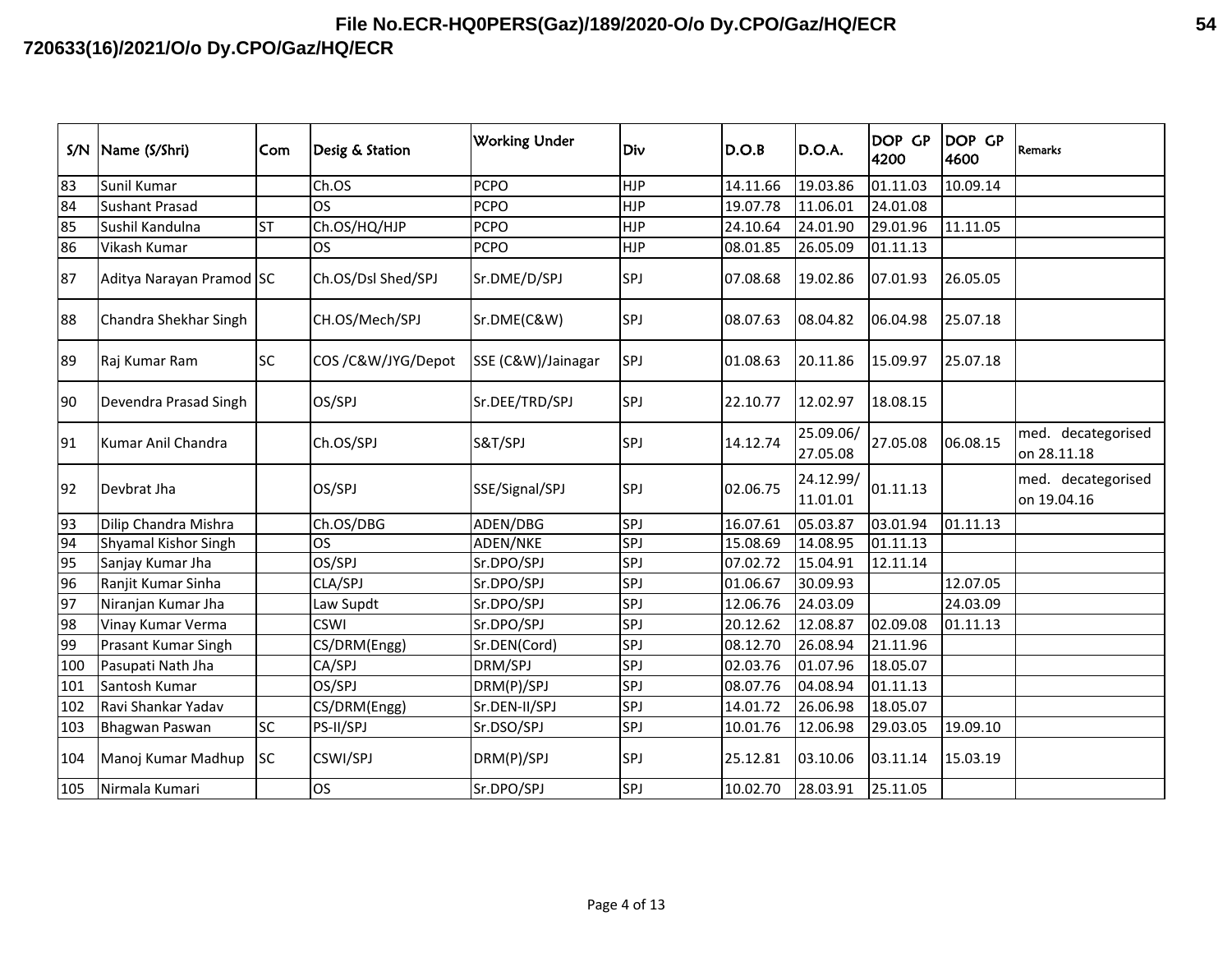| S/N | Name (S/Shri)           | Com       | Desig & Station       | <b>Working Under</b> | Div        | D.O.B    | D.O.A.                | <b>DOP GP</b><br>4200 | DOP GP<br>4600        | <b>Remarks</b>     |
|-----|-------------------------|-----------|-----------------------|----------------------|------------|----------|-----------------------|-----------------------|-----------------------|--------------------|
| 106 | Anil Kumar              | <b>SC</b> | OS/DRM(P)             | DRM(P)/SPJ           | SPJ        | 04.11.68 | 04.05.96/<br>02.09.96 | 16.02.08              |                       |                    |
| 107 | Kamlesh Kumar Thakur    |           | OS/SPJ                | DRM(P)/SPJ           | <b>SPJ</b> | 05.12.67 | 17.02.92              | 12.09.07              |                       |                    |
| 108 | Tarun Kumar Sharma      |           | <b>CSWI</b>           | Sr.DPO/SPJ           | SPJ        | 16.01.75 | 18.01.01              | 00.11.05              | 28.02.14/<br>23.08.19 |                    |
| 109 | Anand Kumar Verma       |           | OS/SPJ                | Sr.DPO/SPJ           | SPJ        | 04.02.80 | 12.07.07              | 01.11.13              |                       |                    |
| 110 | Pankaj Kumar            |           | OS/Pers               | DRM(P)/SPJ           | SPJ        | 27.05.74 | 20.01.97              | 16.02.08              |                       |                    |
| 111 | Lalan Paswan            | <b>SC</b> | Ch.OS/SPJ             | DRM(P)/SPJ           | SPJ        | 26.03.66 | 05.12.86              | 21.07.94              | 15.05.03              |                    |
| 112 | Vijay Kumar Verma       |           | OS(P)/DBG             | ADEN-II/DBG          | SPJ        | 06.02.63 | 17.03.92              | 01.11.03              |                       |                    |
| 113 | Shankar Prasad          |           | OS/PD/MGS             | CWM/PD/MGS           | PD/MGS     | 03.06.74 | 29.12.95              | 07.09.00              |                       |                    |
| 114 | Ram prawesh Yadav       |           | Ch.OS/PD/MGS          | CWM/PD/MGS           | PD/MGS     | 01.07.70 | 01.08.91              | 01.02.98              | 24.04.15              |                    |
| 115 | <b>Arvind Kumar</b>     |           | OS/SEE                | CMD/SEE              | <b>SEE</b> | 02.07.74 | 20.02.96              | 16.11.04              |                       |                    |
| 116 | Prem Bhushan            |           | OS/SEE                | CMS/SEE              | <b>SEE</b> | 01.10.73 | 20.02.96              | 31.12.09              |                       |                    |
| 117 | Manish                  | <b>SC</b> | Ch.OS/Mech/SEE        | DRM/Mech/SEE         | <b>SEE</b> | 10.01.62 | 27.02.86              | 10.08.89              | 27.12.01              |                    |
| 118 | Arunesh Kumar           |           | ex. OS/ Dsl Lobby/MFP | SPJ                  | SPJ        | 04.07.65 | 24.09.99              | 04.01.07              |                       | Transferred to SPJ |
| 119 | Saket Kumar Singh       |           | OS/Mech               | DRM/Mech/SEE         | <b>SEE</b> | 26.12.76 | 16.04.02              | 11.09.14              |                       |                    |
| 120 | Kari Paswan             | SC        | Ch.OS/Sig/SEE         | Sr.DSTE/SEE          | <b>SEE</b> | 14.01.64 | 14.02.84              | 12.03.91              | 27.09.02              |                    |
| 121 | Chandra Bhushan Dhan ST |           | Ch.OS/Personnel       | SR.DPO/SEE           | <b>SEE</b> | 13.12.67 | 14.05.96              | 08.01.99              | 17.09.04              |                    |
| 122 | Satish Chandra Verma    |           | Ch.OS/SEE             | DRM(P)/SEE           | <b>SEE</b> | 07.09.62 | 28.03.84              | 25.05.94              | 17.10.14              |                    |
| 123 | Shiv Shankar Rajak      | <b>SC</b> | Ch.OS/Personnel       | Sr.DPO/SEE           | <b>SEE</b> | 01.06.72 | 22.05.96              | 15.10.99              | 17.10.14              |                    |
| 124 | Manoj Kumar             | <b>SC</b> | Ch.OS/Personnel       | SR.DPO/SEE           | <b>SEE</b> | 01.01.73 | 16.05.96              | 15.10.99              | 01.11.13              |                    |
| 125 | Raj Narayan Sinha       |           | Ch.OS/SEE             | Sr.DPO/SEE           | <b>SEE</b> | 28.09.63 | 12.11.86              | 01.02.94              | 17.10.14              |                    |
| 126 | Alakh Niranjan Kumar    |           | OS/Pers               | Sr.DPO/SEE           | <b>SEE</b> | 02.01.70 | 15.11.96              | 06.03.12              |                       |                    |
| 127 | Abhiskek Kumar Sinha    |           | OS/SEE                | Sr.DPO/SEE           | <b>SEE</b> | 05.01.82 | 06.07.07              | 30.10.15              |                       |                    |
| 128 | Awadh Pati Singh        |           | OS/SEE                | Sr.DPO/SEE           | <b>SEE</b> | 02.01.77 | 06.07.07              | 30.10.15              |                       |                    |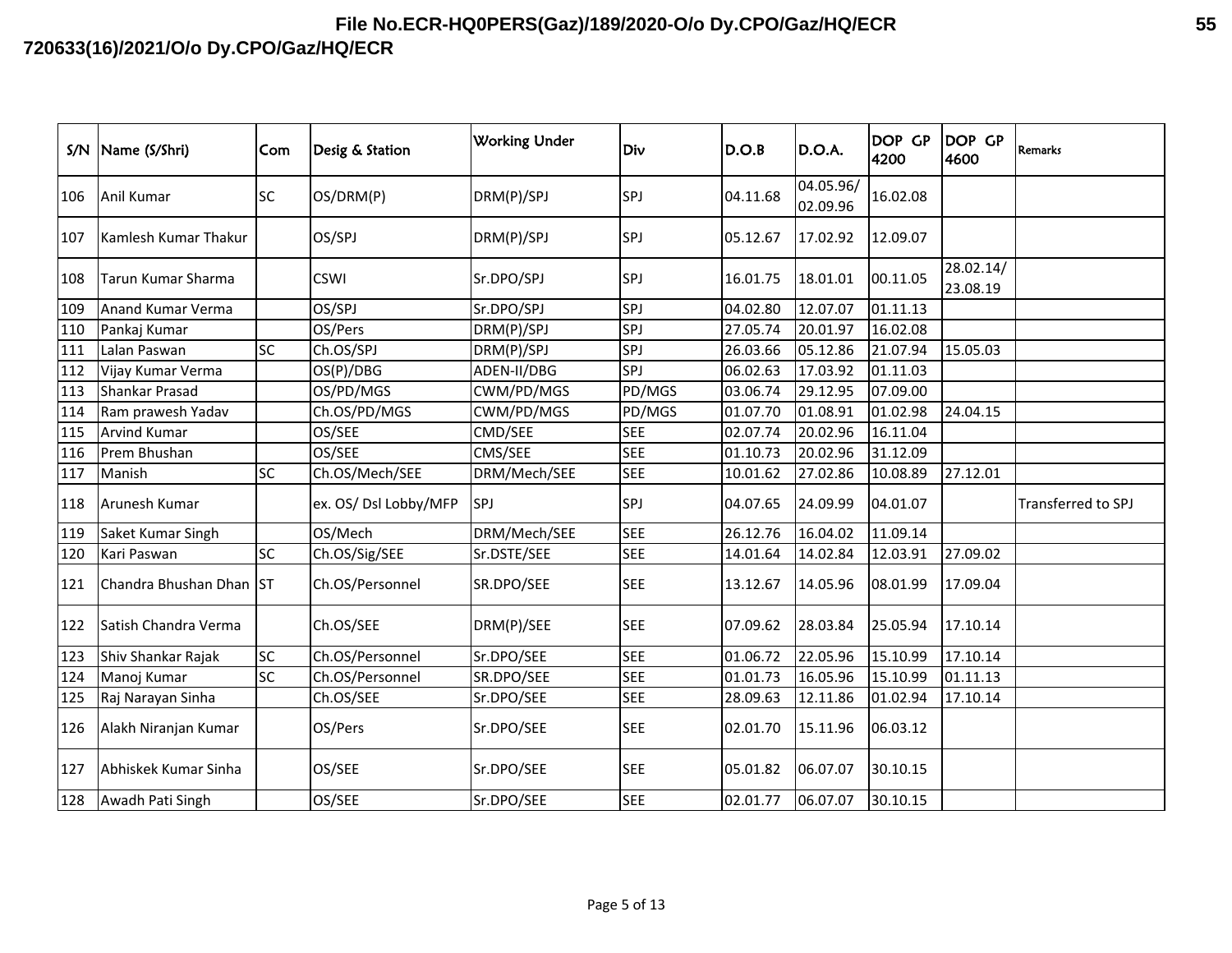| S/N | Name (S/Shri)            | Com       | Desig & Station | <b>Working Under</b> | Div        | D.O.B    | D.O.A.   | DOP GP<br>4200 | DOP GP<br>4600 | <b>Remarks</b>     |
|-----|--------------------------|-----------|-----------------|----------------------|------------|----------|----------|----------------|----------------|--------------------|
| 129 | Pawan Kumar Ram          | <b>SC</b> | OS/Personnel    | SR.DPO/SEE           | <b>SEE</b> | 07.03.78 | 17.02.99 | 17.10.11       |                |                    |
| 130 | Kurari Nirmala Rani      |           | CS/SEE          | Sr.DOM/SEE           | <b>SEE</b> | 26.10.76 | 10.06.98 | 27.02.01       |                |                    |
| 131 | Raj Kumar Yadav          |           | CS/SEE          | ADRM-I/SEE           | <b>SEE</b> | 16.01.85 | 18.11.09 | 23.12.15       |                |                    |
| 132 | Mukesh Kumar             |           | CS/SEE          | Sr.DPO/SEE           | <b>SEE</b> | 07.01.80 | 12.08.09 | 23.12.15       |                |                    |
| 133 | Manish Kumar             |           | <b>CSWI</b>     | Sr.DPO/SEE           | <b>SEE</b> | 01.04.76 | 13.11.01 | 18.03.08       | 23.03.11       |                    |
| 134 | Jeetendra Kumar          | <b>SC</b> | CSWI/SPJ        | SR.DPO/SPJ           | SPJ        | 02.03.77 | 09.04.97 | 28.02.13       | 08.05.17       | Transferred to SPJ |
| 135 | Shambhu Paswan           | <b>SC</b> | SWI/SEE         | SR.DPO/SEE           | <b>SEE</b> | 04.11.83 | 24.05.07 | 31.08.15       |                |                    |
| 136 | Shyamal Maji             | SC        | Ch.OS/DHN       | CMA/RB/Dhanbad       | <b>DHN</b> | 15.10.67 | 14.03.86 | 01.12.01       | 10.03.14       |                    |
| 137 | Manohar Kharia           | <b>ST</b> | Ch.OS/Patratu   | SSE(E)/Patratu       | <b>DHN</b> | 17.01.65 | 20.11.86 | 03.06.08       | 04.01.15       |                    |
| 138 | Subhash Chandra          | <b>SC</b> | OS/DHN          | SSE/Tele/Store/DHN   | <b>DHN</b> | 10.12.69 | 01.07.99 | 01.11.13       |                |                    |
| 139 | Anand Kumar Tigga        | <b>ST</b> | OS/TRD/BRKA     | SSE/TRD/BRKA         | <b>DHN</b> | 12.10.68 | 24.03.95 | 11.03.13       |                |                    |
| 140 | Anil Kumar               | <b>SC</b> | OS/BRWD         | SM/BRWD              | <b>DHN</b> | 30.01.81 | 07.05.09 | 03.10.11       |                |                    |
| 141 | Sukhdeo Toppo            | ST        | Ch.OS/PTRU      | SSE/P.Way.PTRU       | <b>DHN</b> | 18.02.67 | 26.04.86 | 31.07.03       | 31.03.16       |                    |
| 142 | Gautam Tiwari            |           | OS/DHN          | Sr.DPO/DHN           | <b>DHN</b> | 25.02.82 | 18.05.05 | 27.11.14       |                |                    |
| 143 | Rajiv Ranjan Kumar       |           | OS/DHN          | Sr.DPO/DHN           | <b>DHN</b> | 01.03.82 | 15.03.07 | 28.12.12       |                |                    |
| 144 | Amol Birbal Kujur        | <b>ST</b> | Ch.OS/DHN       | Sr.DPO/DHN           | <b>DHN</b> | 03.01.65 | 14.01.86 | 30.08.96       | 25.01.06       |                    |
| 145 | Sunil Kumar Soni         |           | OS/GHD          | SS/GHD               | <b>DHN</b> | 12.02.85 | 24.04.09 | 31.12.14       |                |                    |
| 146 | Munna Rajak              | <b>SC</b> | Ch.OS/Patratu   | AMM/D/Patratu        | <b>DHN</b> | 02.02.65 | 05.01.93 | 30.12.09       |                |                    |
| 147 | Sunil Kumar Singh        |           | OS/Patratu      | AMM/D/Patratu        |            | 08.11.77 | 17.01.08 | 20.08.13       |                |                    |
| 148 | Ram Narayan Paswan       | <b>SC</b> | CH.OS/BRKA      | DTM/Barkakana        | <b>DHN</b> | 17.01.64 | 10.12.86 | 14.05.94       | 15.03.13       |                    |
| 149 | Ashok Kr. Vishwakarma ST |           | Steno/BRKA      | DTM/Barkakana        | <b>DHN</b> | 07.03.68 | 14.08.90 | 24.12.04       |                |                    |
| 150 | Girish Paswan            | SC        | Ch.OS/DHN       | Sr.DSTE/DHN          | <b>DHN</b> | 31.01.66 | 05.12.86 | 17.02.96       | 22.05.07       |                    |
| 151 | Anuj Kumar               |           | Ch.OS           | Sr.DEE(OP)/DHN       | <b>DHN</b> | 28.06.69 | 13.10.98 | 04.05.06       | 25.10.13       |                    |
| 152 | Pradip Kumar Rajak       | <b>SC</b> | OS/DHN          | Sr.DPO/DHN           | <b>DHN</b> | 01.01.78 | 11.01.08 | 31.12.14       |                |                    |
| 153 | Gopa Bhattacharya        |           | OS/DHN          | Sr.DPO/DHN           | <b>DHN</b> | 12.12.70 | 30.03.96 | 01.01.15       |                |                    |
| 154 | Ranjan Kumar             |           | OS/BRKA         | SSE/Tele/BRKA        | <b>DHN</b> | 25.12.72 | 09.05.08 | 29.10.10       |                |                    |
| 155 | <b>Bhagwan Sundi</b>     | <b>ST</b> | <b>CSWI/DHN</b> | Sr.DPO/DHN           | <b>DHN</b> | 02.03.75 | 19.11.98 | 25.08.15       | 18.03.19       |                    |
| 156 | Mahendra Tiwari          |           | <b>CSWI/DHN</b> | Sr.DPO/DHN           | <b>DHN</b> | 09.09.61 | 01.05.85 | 25.06.03       | 14.11.14       |                    |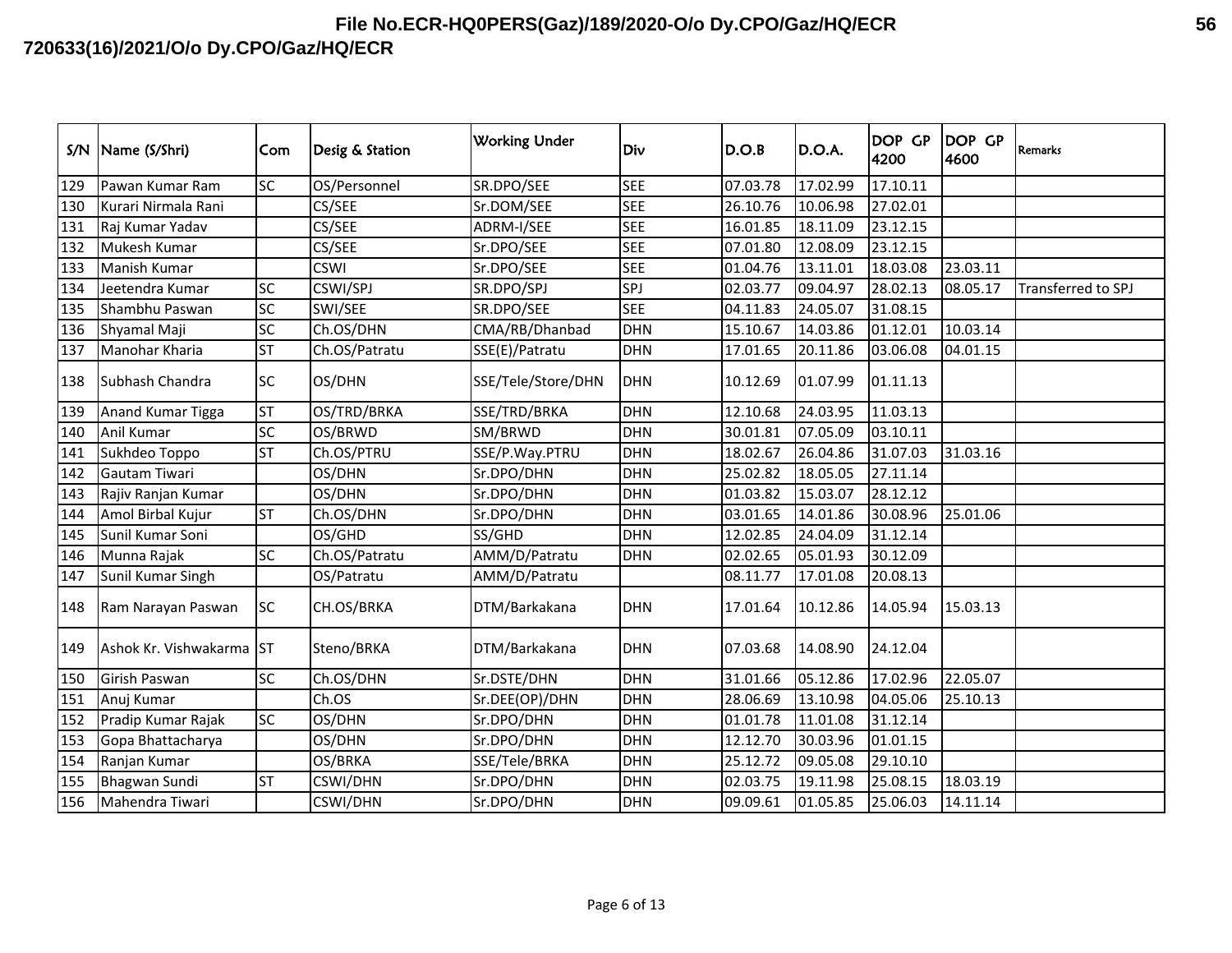| S/N | Name (S/Shri)             | Com       | Desig & Station | <b>Working Under</b>           | Div          | D.O.B    | D.O.A.   | DOP GP<br>4200 | <b>DOP GP</b><br>4600 | Remarks |
|-----|---------------------------|-----------|-----------------|--------------------------------|--------------|----------|----------|----------------|-----------------------|---------|
| 157 | Arjun Ravi Das            | SC        | OS/Patratu      | <b>CCC/Patratu</b>             | DHN          | 01.03.64 | 06.10.89 | 28.08.15       |                       |         |
| 158 | Jang Bahadur              | SC        | OS/PTRU         | CCC/Patratu                    | <b>DHN</b>   | 10.04.70 | 04.01.01 | 28.08.15       |                       |         |
| 159 | Rakesh Kumar Singh        |           | <b>CSWI</b>     | Sr.DPO/DHN                     | DHN          | 01.04.73 | 24.12.91 | 01.12.08       | 18.03.19              |         |
| 160 | Manoranjan Kumar          |           | SWI             | Sr.DPO/DHN                     | <b>DHN</b>   | 20.10.78 | 20.12.07 | 28.05.15       |                       |         |
| 161 | Pravin Kumar Singh        |           | <b>CSWI</b>     | CPO/Law & Con/MHX Construction |              | 16.02.72 | 02.05.95 | 30.12.11       | 30.12.13              |         |
| 162 | Vijay Kumar               |           | <b>CSWI</b>     | CPO/Law & Con/MHX Construction |              | 05.01.71 | 08.10.01 | 20.05.15       | 15.03.19              |         |
| 163 | Duguram Majhi             | <b>ST</b> | CSWI/Con/MHX    | CPO/Law & Con/MHX Construction |              | 22.06.69 | 21.06.05 | 27.08.15       | 15.03.19              |         |
| 164 | Sanjeev Kumar Saket       | <b>SC</b> | CSWI/Con/MHX    | CPO/Law & Con/MHX Construction |              | 01.05.73 | 28.01.98 | 30.06.04       | 18.03.09              |         |
| 165 | Ganesh Kumar Sahay        |           | Ch.OS/Con/Patna | CPO/Law & Con/MHX Construction |              | 01.04.68 | 04.05.94 | 11.08.98       | 07.06.07              |         |
| 166 | Ranjit Kumar              |           | CS/MHX/Patna    | SPO/Con/MHX                    | Construction | 12.12.79 | 24.04.02 | 05.09.08       |                       |         |
| 167 | Som Nath Prasad           |           | CA/MHX/Patna    | CPO/Law & Con/MHX Construction |              | 04.12.77 | 24.09.97 | 05.09.08       |                       |         |
| 168 | Pravin Kumar Jha          |           | CA/Con/MHX      | CE/Con/NE/MHX                  | Construction | 31.08.75 | 01.10.01 | 11.09.08       |                       |         |
| 169 | Shashi Bhushan Sharma     |           | Ch.OS           | CEE/Con/Patna                  | Construction | 18.04.69 | 03.06.93 | 28.01.08       | 01.07.19              |         |
| 170 | Sanjay Kumar Singh        |           | CA/Con/MHX      | Dy.CEE/Con/Patna               | Construction | 18.10.72 | 03.07.97 | 05.09.08       |                       |         |
| 171 | Jai Prakash Kumar         | SC        | Ch.OS/Con/HZME  | Dy.CE/Con-I/HZME               | Construction | 31.01.63 | 28.07.89 | 08.09.95       | 01.11.03              |         |
| 172 | Ajay Kumar Pathak         |           | Ch.OS/S&T/Con   | CSTE/Con/ECR                   | Construction | 21.11.64 | 23.03.85 | 03.03.97       | 01.01.06              |         |
| 173 | Pramod Lakra              | <b>ST</b> | PS-II           | CSTE/Con/N/MHX                 | Construction | 04.10.78 | 27.02.02 | 30.07.04       | 08.04.10              |         |
| 174 | <b>Babloo Kumar</b>       |           | CA              | CSTE/Con/Patna                 | Construction | 02.12.78 | 14.05.01 | 05.09.08       |                       |         |
| 175 | <b>Bikash Kumar Singh</b> |           | PS-II/Con/Patna | CAO/Con/N                      | Construction | 01.04.72 | 09.10.95 | 30.07.04       | 12.08.10              |         |
| 176 | Suboth Kumar Pandey       |           | OS/Con/Patna    | CAO/Con/N                      | Construction | 07.03.70 | 21.07.92 | 13.04.05       |                       |         |
| 177 | Md. Farooque Azam         |           | OS/MHX          | Dy.CE/Con/Gen/MHX              | Construction | 11.05.66 | 08.03.92 | 01.11.03       |                       |         |
| 178 | Sanjay Kumar              |           | Ch.OS/S&T/Con   | Dy.CSTE/Con/DNR                | Construction | 16.12.72 | 26.03.97 | 08.11.06       | 31.12.09              |         |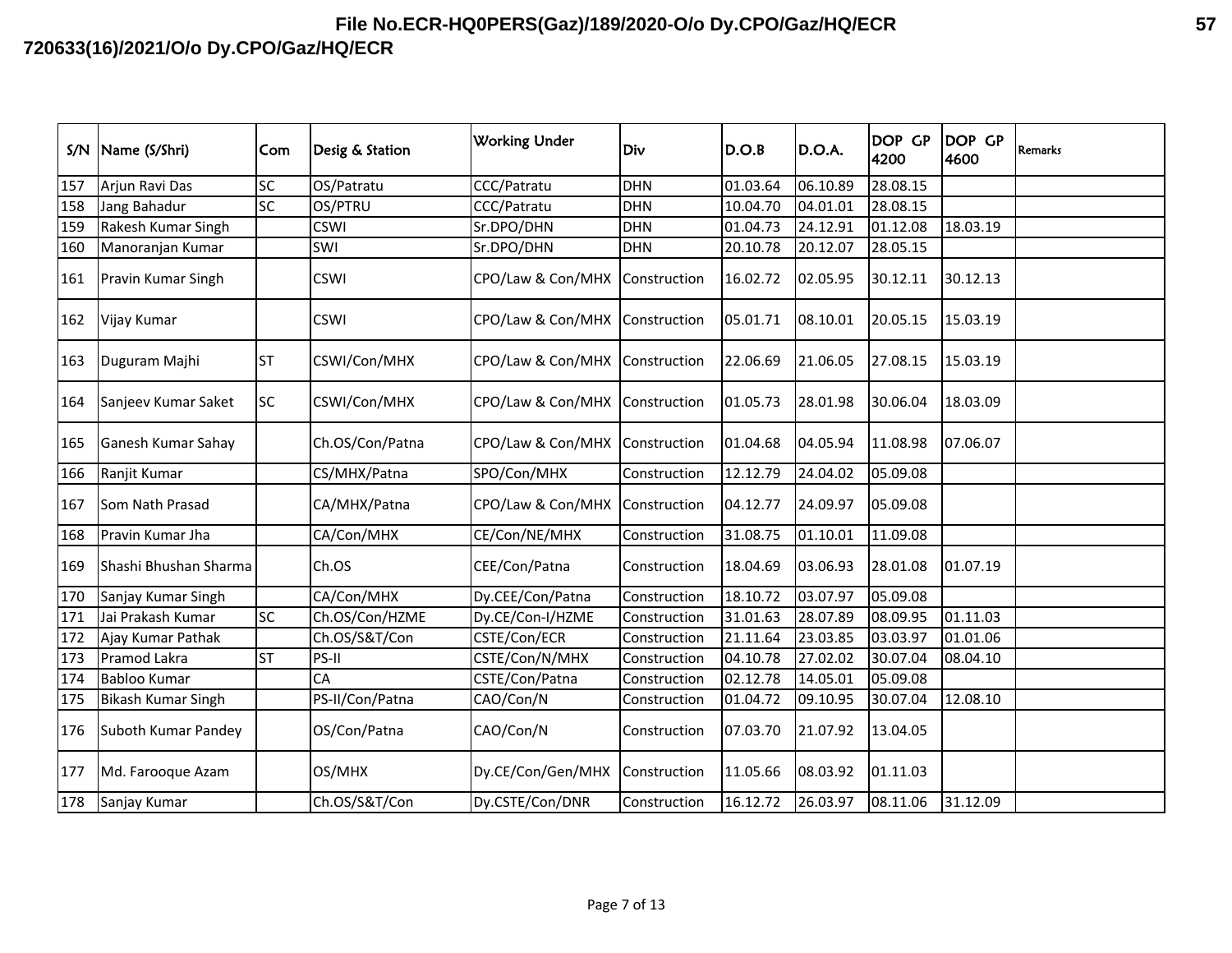| S/N | Name (S/Shri)          | Com       | Desig & Station           | <b>Working Under</b> | Div          | D.O.B    | D.O.A.   | <b>DOP GP</b><br>4200 | <b>DOP GP</b><br>4600 | <b>Remarks</b> |
|-----|------------------------|-----------|---------------------------|----------------------|--------------|----------|----------|-----------------------|-----------------------|----------------|
| 179 | Alok Kumar Das         | SC        | OS/DBG                    | Dy.CE/Con/DBG        | Construction | 09.07.88 | 22.01.13 | 30.06.16              |                       |                |
| 180 | <b>Bhola Ram</b>       | <b>SC</b> | Ch.OS/Patna(GELF/DM<br>H) | CAO/GLP/Patna        | Construction | 10.05.81 | 15.09.08 | 19.05.15              | 15.01.18              |                |
| 181 | Anil Kumar Thakur      |           | OS/GELF/madhepura         | CAO/GLP/Patna        | Construction | 29.01.66 | 24.03.92 | 11.11.09              |                       |                |
| 182 | Ajeet Kumar Akela      |           | OS/GELF/madhepura         | CAO/GLP/Patna        | Construction | 15.08.76 | 26.11.09 | 27.05.16              |                       |                |
| 183 | Sanjiv Kumar Trivedi   |           | CA/WPO/Patna              | CAO/WPO/Patna        | WPO/Patna    | 03.10.77 | 29.06.00 | 11.04.05              |                       |                |
| 184 | Nitish Kumar           |           | CA/WPO/Patna              | CAO/WPO/Patna        | WPO/Patna    | 15.01.80 | 15.09.00 | 06.02.08              |                       |                |
| 185 | Ravi Shankar           |           | OS/WPO/Patna              | CAO/WPO/Patna        | WPO/Patna    | 10.02.76 | 01.06.02 | 31.10.15              |                       |                |
| 186 | Yashpal Kumar          |           | OS/RE/DNR                 | CPD/RE/DNR           | RE/DNR       | 01.03.81 | 11.02.08 | 31.12.11              |                       |                |
| 187 | Chandra Prakash Dhiraj |           | OS/RE/DNR                 | CPD/RE/DNR           | RE/DNR       | 14.01.78 | 12.01.00 | 24.01.08              |                       |                |
| 188 | Mahesh Kumar           |           | Ch.OS/RE/DNR              | CPD/RE/DNR           | RE/DNR       | 03.01.68 | 21.10.95 | 28.12.98              | 01.11.13              |                |
| 189 | Jerome Kujur           | <b>ST</b> | Ch.OS/Elect/RE/DNR        | Dy.CEE/HQ/RE/DNR     | RE/DNR       | 08.03.66 | 23.11.90 | 27.05.93              | 09.06.04              |                |
| 190 | Ratneshwar Prasad      |           | Ch.OS/RE/DNR              | Dy.CEE/RE/DNR        | RE/DNR       | 06.07.67 | 10.05.89 | 15.03.00/<br>16.10.14 | 16.03.16              |                |
| 191 | Subash Chandra Kumar   |           | CSWI/RRB/Patna            | Chairman/RRB/Patna   | RRB/Patna    | 01.01.79 | 01.04.02 | 13.03.08              | 13.08.10              |                |
| 192 | Paras Nath Pandit      |           | OS/RRB/Patna              | Chairman/RRB/Patna   | RRB/Patna    | 12.01.71 | 15.02.99 | 30.05.07              |                       |                |
| 193 | Sanjeev Kumar          |           | OS/RRB/Patna              | Chairman/RRB/Patna   | RRB/Patna    | 11.07.78 | 13.03.00 | 30.05.07              |                       |                |
| 194 | Ravindra Nath          |           | OS/RRB/Patna              | Chairman/RRB/Patna   | RRB/Patna    | 16.05.75 | 09.06.00 | 30.01.08              |                       |                |
| 195 | Sudhir Kumar Singh     |           | OS/RRB/Patna              | Chairman/RRB/Patna   | RRB/Patna    | 10.07.67 | 16.02.91 | 17.07.15              |                       |                |
| 196 | Sanjeev Kumar          |           | Ch.OS/CRW/HRT             | PE/CRW/HRT           | CRW/HRT      | 12.02.81 | 25.01.07 | 26.02.10              | 16.06.15              |                |
| 197 | Satyjet Rai            |           | Ch.OS/CRW/HRT             | SPO/CRW/HRT          | CRW/HRT      | 21.10.77 | 25.02.00 | 27.07.10              | 16.06.15              |                |
| 198 | Ram Nandan Ravidas     | <b>SC</b> | Ch.OS/Elect/CRW /HRT      | Dy.CEE/CRW/HRT       | CRW/HRT      | 20.10.68 | 31.03.99 | 27.07.10              | 17.06.15              |                |
| 199 | Surya Kumar            |           | Ch.OS/CRW/HRT             | SPO/CRW/HRT          | CRW/HRT      | 01.03.79 | 16.02.00 | 30.12.10              | 16.06.15              |                |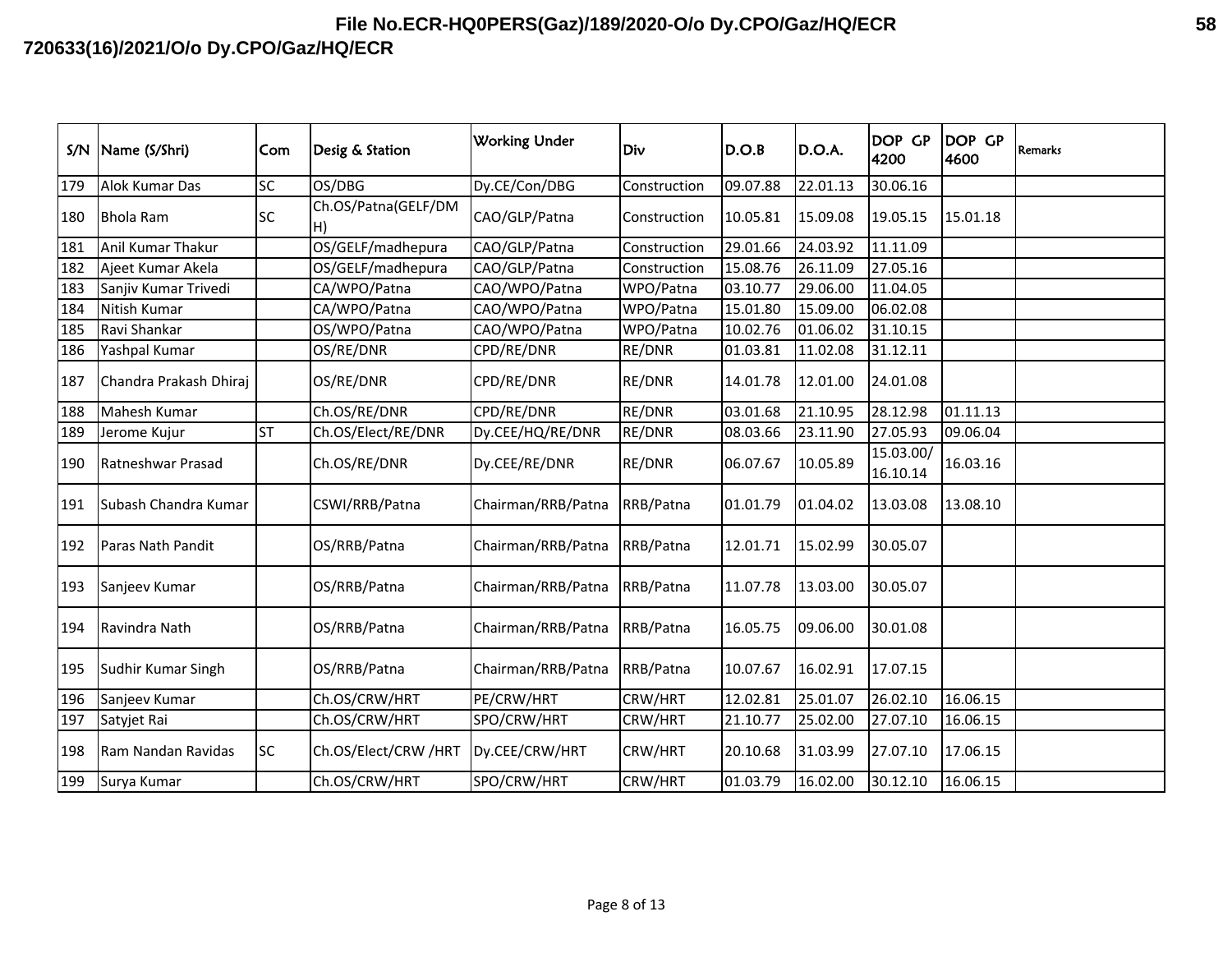| S/N | Name (S/Shri)               | Com       | Desig & Station       | <b>Working Under</b> | Div        | D.O.B    | D.O.A.   | DOP GP<br>4200 | DOP GP<br>4600 | <b>Remarks</b> |
|-----|-----------------------------|-----------|-----------------------|----------------------|------------|----------|----------|----------------|----------------|----------------|
| 200 | Shambhu<br>Sharan<br>Prasad |           | Ch.OS                 | SPO/CRW/HRT          | CRW/HRT    | 23.03.75 | 12.03.07 | 01.11.13       | 14.09.16       |                |
| 201 | Milan Chaudhary             | <b>SC</b> | Steno-I/CRW/HRT       | Dy.CME               | CRW/HRT    | 01.05.79 | 04.04.00 | 30.05.03       |                |                |
| 202 | Shankar Prasad              |           | OS/CRW/HRT            | SPO/CRW/HRT          | CRW/HRT    | 13.07.77 | 07.07.04 | 01.11.13       |                |                |
| 203 | Jay Prakash Kr. S. Gupta    |           | OS/CRW/HRT            | SPO/CRW/HRT          | CRW/HRT    | 24.01.82 | 17.09.08 | 31.10.15       |                |                |
| 204 | Mahesh Kumar Verma          |           | OS/CRW/HRT            | SPO/CRW/HRT          | CRW/HRT    | 08.10.84 | 08.09.08 | 31.10.15       |                |                |
| 205 | Arun Kumar Chaudhari SC     |           | OS/CRW/HRT            | SPO/CRW/HRT          | CRW/HRT    | 11.10.78 | 28.09.06 | 03.06.16       |                |                |
| 206 | Akhilesh Kumar              |           | OS/CRW/HRT            | SPO/CRW/HRT          | CRW/HRT    | 10.03.85 | 07.07.09 | 03.06.16       |                |                |
| 207 | Mukesh Kumar                | SC        | OS/Pers/CRW/HRT       | SPO/CRW/HRT          | CRW/HRT    | 24.06.81 | 29.08.11 | 03.06.16       |                |                |
| 208 | Avay Kumar                  |           | OS/Pers/CRW/HRT       | SPO/CRW/HRT          | CRW/HRT    | 15.12.85 | 03.11.06 | 03.06.16       |                |                |
| 209 | Randhir Saxena              |           | OS/CRW/HRT            | SPO/CRW/HRT          | CRW/HRT    | 25.02.82 | 10.06.08 | 12.12.14       |                |                |
| 210 | Naveen Kumar                |           | OS/Gaya               | CMS/Medical/Gaya     | <b>MGS</b> | 17.02.73 | 02.06.08 | 16.05.16       |                |                |
| 211 | Shekhar Kumar               | <b>SC</b> | Ch.OS/MGS             | AMM/BOXN/C&W         | <b>MGS</b> | 01.03.74 | 04.07.97 | 01.01.10       |                |                |
| 212 | Birendra Kumar Pandey       |           | OS/Gaya               | SSE/C&W/Gaya         | <b>MGS</b> | 30.12.66 | 19.02.85 | 09.02.05       |                |                |
| 213 | Roshan Ali                  |           | SWI                   | Sr.DPO/MGS           | <b>MGS</b> | 02.08.88 | 14.05.08 | 17.08.15       |                |                |
| 214 | Amit Kumar Singh            |           | SWI/MGS               | Sr.DPO/MGS           | <b>MGS</b> | 22.08.81 | 08.08.12 | 20.11.15       |                |                |
| 215 | Dhirendra Krishna Sinha     |           | SWI/MGS               | Sr.DPO/MGS           | <b>MGS</b> | 01.01.78 | 28.01.10 | 30.06.15       |                |                |
| 216 | Kailash Nath                | <b>SC</b> | Ch.Typist/Rajbhasa/MG | Sr.DPO/MGS           | <b>MGS</b> | 21.07.66 | 24.04.84 | 21.05.04       |                |                |
| 217 | Prem Kumar                  | <b>SC</b> | Ch.OS                 | Sr.XEN/Co-rd/MGS     | <b>MGS</b> | 22.02.65 | 31.01.92 | 01.11.03       | 25.02.16       |                |
| 218 | Sanjay Kumar Gupta          |           | OS/MGS                | Sr.DEN/Co-rd/MGS     | <b>MGS</b> | 07.02.65 | 20.04.89 | 01.11.13       |                |                |
| 219 | Pradip Kumar Dhar           |           | OS/MGS                | Sr.DEN/Co-rd/MGS     | <b>MGS</b> | 08.07.68 | 05.09.91 | 31.12.15       |                |                |
| 220 | Dhananjay Tiwari            |           | OS/MGS                | Sr.DEN/Co-rd/MGS     | <b>MGS</b> | 20.06.71 | 10.01.92 | 31.12.15       |                |                |
| 221 | Naveen Kumar                |           | OS/MGS                | Sr.DEN/Co-rd/MGS     | <b>MGS</b> | 23.05.72 | 10.01.92 | 31.12.15       |                |                |
| 222 | Suresh Prasad Gond          | <b>ST</b> | Ch.Typist             | Sr.DEN/Co-rd/MGS     | <b>MGS</b> | 03.01.65 | 20.05.87 | 07.09.11       |                |                |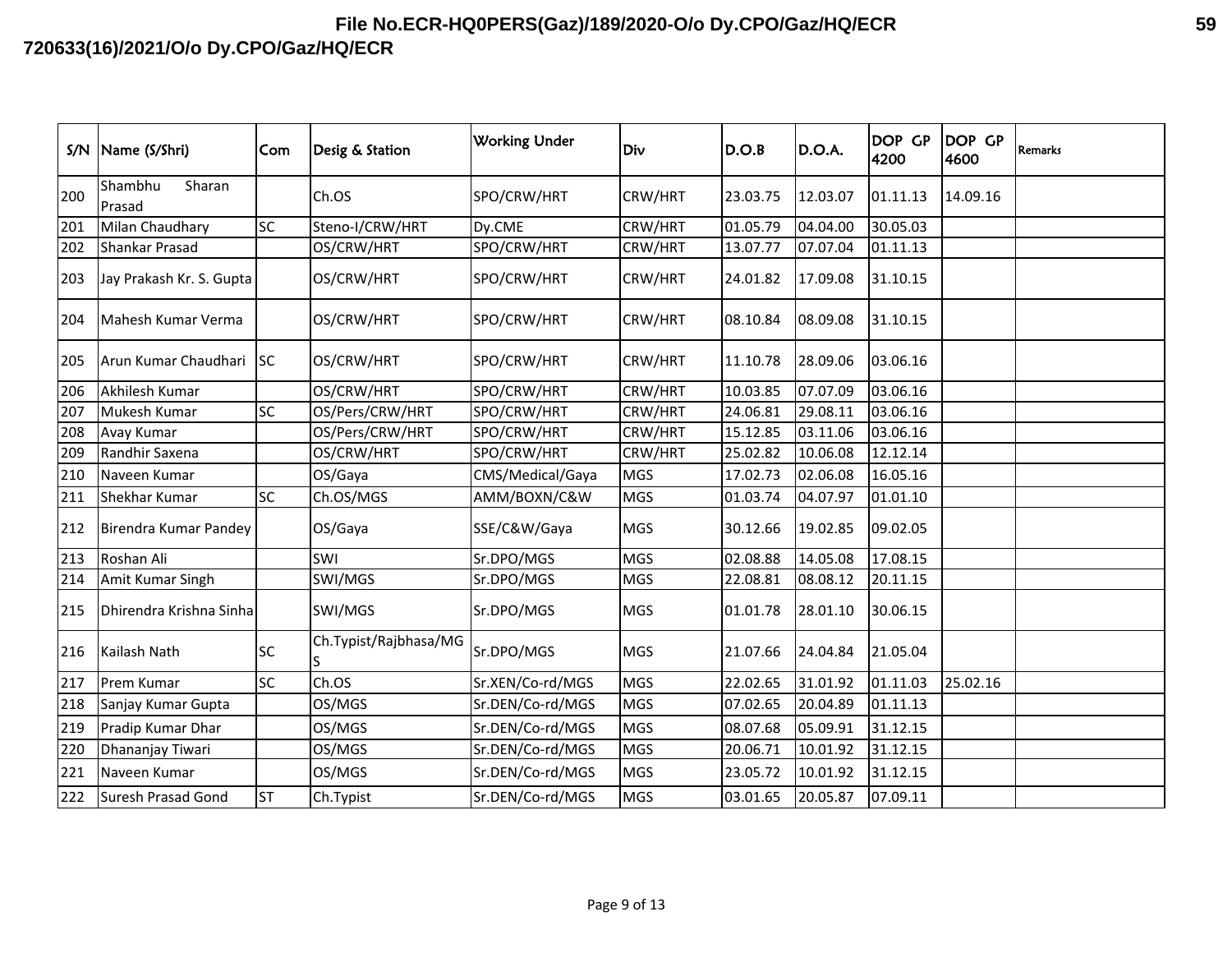| S/N | Name (S/Shri)         | Com       | Desig & Station | <b>Working Under</b>           | Div         | D.O.B    | D.O.A.   | DOP GP<br>4200 | DOP GP<br>4600 | <b>Remarks</b>                                |
|-----|-----------------------|-----------|-----------------|--------------------------------|-------------|----------|----------|----------------|----------------|-----------------------------------------------|
| 223 | Shashi Dwivedi        |           | OS/MGS          | Sr.DEN/Co-rd/MGS               | <b>MGS</b>  | 05.09.71 | 27.01.92 | 31.12.15       |                |                                               |
| 224 | Rajendra Kumar        |           | OS/Gaya         | Sr.ADEN/Gaya                   | <b>MGS</b>  | 24.05.65 | 10.05.89 | 08.09.15       |                |                                               |
| 225 | Ramesh Birua          | <b>ST</b> | Ch.OS/Japla     | SSE/W/Japla                    | <b>MGS</b>  | 10.01.64 | 14.11.90 | 01.01.06       | 26.02.16       |                                               |
| 226 | Krishna Prasad        | SC        | <b>OS</b>       | ADEN/JPL                       | <b>MGS</b>  | 06.07.67 | 03.11.87 | 01.01.06       |                |                                               |
| 227 | Radhe Shyam           | SC        | Ch. Typst       | Sr.DEE/TRD/MGS                 | <b>MGS</b>  | 04.03.66 | 25.11.87 | 01.04.13       |                |                                               |
| 228 | Ram Subas             | SC        | CLA/MGS         | Sr.DPO/MGS                     | <b>MGS</b>  | 15.10.65 | 09.06.89 | 27.07.05       |                |                                               |
| 229 | Ashish Ranjan         |           | <b>OS</b>       | Sr.DPO/MGS                     | <b>MGS</b>  | 11.04.73 | 03.09.99 | 26.08.15       |                |                                               |
| 230 | Rajnet paswan         | SC        | CSWI/MGS        | Sr.DPO/MGS                     | <b>MGS</b>  | 08.05.72 | 17.10.03 | 12.01.04       | 05.06.15       |                                               |
| 231 | Bipin Bihari Paswan   | <b>SC</b> | <b>OS</b>       | SSE/PW/E/JPL                   | <b>MGS</b>  | 02.01.65 | 11.04.88 | 26.08.10       |                |                                               |
| 232 | Brindaban Kisku       | <b>ST</b> | OS/MGS          | Sr.DEN/Co-rd/MGS               | <b>MGS</b>  | 18.01.66 | 14.11.90 | 27.10.05       |                |                                               |
| 233 | Nand Kishor Prasad    | <b>SC</b> | OR/RFJ          | SSE/P.way/Rafiganj             | <b>MGS</b>  | 05.07.63 | 11.04.88 | 04.12.15       |                |                                               |
| 234 | Manoj Kumar           | <b>SC</b> | CSWI/MGS        | Sr.DPO/MGS                     | <b>MGS</b>  | 10.02.75 | 29.04.03 | 25.08.15       | 03.04.19       |                                               |
| 235 | Deepu Raj Singh       |           | OS/MGS          | Sr.DPO/MGS                     | <b>MGS</b>  | 01.03.91 | 17.08.10 | 31.12.15       |                |                                               |
| 236 | Subodh Kumar          |           | OS/BBU          | SSE/P.Way/BBU                  | <b>MGS</b>  | 05.10.64 | 06.04.89 | 28.10.96       |                |                                               |
| 237 | Mauje Lal Ram         | <b>SC</b> | PS-II/HJP       | PCSC/RPF/HJP                   | Security    | 22.03.74 | 19.06.98 | 31.07.04       | 08.04.10       |                                               |
| 238 | Raghuvansh Kumar      |           | PS-II/HJP       | Dy.Statistical Officer<br>/HJP | Statistical | 07.01.74 | 10.09.97 | 30.07.04       | 31.01.17       | Transferred<br>to<br><b>Statistical Deptt</b> |
| 239 | Basant Kr. Chaudhary  |           | OS/Security/SEE | DSC/RPF/SEE                    | Security    | 20.11.73 | 17.11.92 | 23.08.04       | 01.11.13       |                                               |
| 240 | Rajesh Kumar Ranjan   |           | OS/RPF/DNR      | Sr.DSC/RPF/DNR                 | Security    | 14.02.77 | 30.06.99 | 07.02.15       |                |                                               |
| 241 | Santosh Kumar         |           | OS/RPF/DNR      | Sr.DSC/RPF/DNR                 | Security    | 10.05.81 | 01.10.03 | 20.07.15       |                |                                               |
| 242 | Johanand Kumar        |           | OS/RPF/DNR      | Sr.DSC/RPF/DNR                 | Security    | 25.09.81 | 30.09.05 | 05.06.15       |                |                                               |
| 243 | Prince Kumar          |           | OS/RPF/DNR      | Sr.DSC/RPF/DNR                 | Security    | 12.04.78 | 30.09.05 | 05.06.15       |                |                                               |
| 244 | Dipak Kumar Adhikary  |           | OS/RPF/DNR      | Sr.DSC/RPF/DNR                 | Security    | 01.04.72 | 01.07.94 | 12.08.08       |                |                                               |
| 245 | Mithilesh Kumar Dubey |           | OS/RPF/DHN      | Sr.DSC/RPF/DHN                 | Security    | 25.01.67 | 19.06.90 | 25.02.07       |                |                                               |
| 246 | Amitabh Kumar Singh   |           | OS/RPF/DHN      | Sr.DSC/RPF/DHN                 | Security    | 29.12.81 | 17.12.12 | 03.06.15       |                |                                               |
| 247 | Nirmal Kumar Bhaskar  |           | OS/RPF/DHN      | Sr.DSC/RPF/DHN                 | Security    | 05.01.87 | 17.12.12 | 03.06.15       |                |                                               |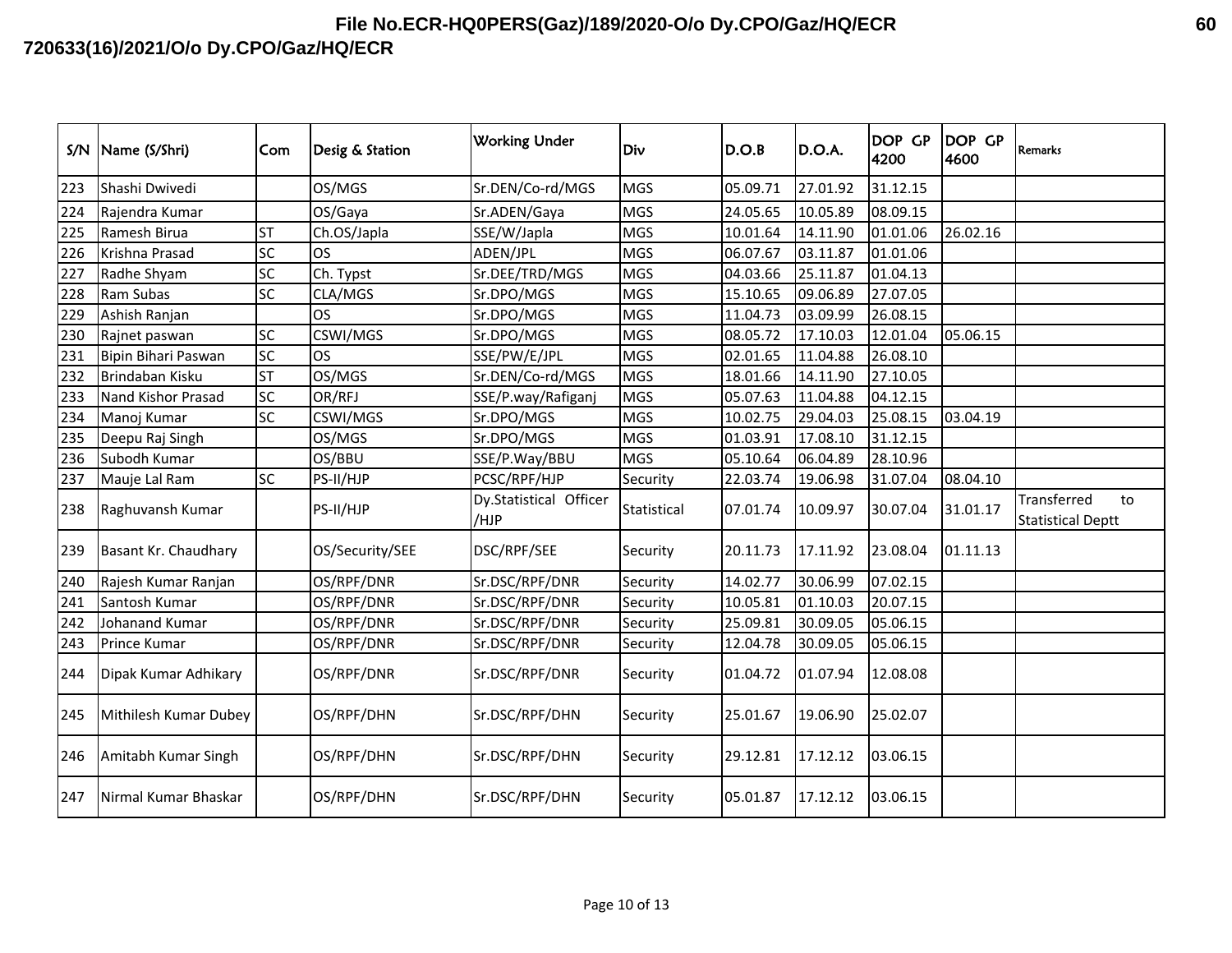| S/N | Name (S/Shri)          | Com       | Desig & Station                         | <b>Working Under</b>        | Div        | D.O.B    | D.O.A.   | <b>DOP GP</b><br>4200 | DOP GP<br>4600 | <b>Remarks</b>                  |
|-----|------------------------|-----------|-----------------------------------------|-----------------------------|------------|----------|----------|-----------------------|----------------|---------------------------------|
| 248 | Thakur Vijay Kr. Singh |           | OS/HJP                                  | XEN/PLG/HJP                 | <b>HJP</b> | 20.09.66 | 16.10.89 | 01.11.13              |                |                                 |
| 249 | Amar Nath Prasad       |           | OS/HJP                                  | CGE/HJP                     | <b>HJP</b> | 05.07.64 | 30.03.89 | 17.10.05              |                |                                 |
| 250 | Dilip Kumar Singh      |           | OS/HJP                                  | CGE/HJP                     | <b>HJP</b> | 16.06.74 | 25.06.98 | 01.11.13              |                |                                 |
| 251 | Lalan Kumar            |           | OS/HJP                                  | Secy to PCE                 | <b>HJP</b> | 15.01.71 | 13.03.92 | 15.03.10              |                |                                 |
| 252 | Jitendra Kumar Singh   |           | CA/HJP                                  | CTE/HJP                     | <b>HJP</b> | 25.01.73 | 13.11.00 | 29.02.08              |                |                                 |
| 253 | Navin Kumar            |           | PS-II/HJP                               | PCE/HJP                     | <b>HJP</b> | 20.01.76 | 12.08.97 | 30.07.04              | 05.03.14       |                                 |
| 254 | Nitesh Kumar Singh     |           | Efficiency<br>Inspector<br>cum CSWI/HJP | Admin/SDGM                  | <b>HJP</b> | 03.08.81 | 12.03.07 | 07.12.11              | 13.10.14       | cadre<br>ex<br>on<br>deputation |
| 255 | Sanjay Kr. Chaudhary   |           | CLA/Patna                               | CPO/Law & Con/MHX           | Law/Patna  | 02.01.66 | 09.07.97 | 21.05.01              | 07.04.16       |                                 |
| 256 | <b>Govind Kumar</b>    |           | CLA/Patna                               | CPO/Law & Con/MHX Law/Patna |            | 07.01.78 | 12.11.03 | 24.07.06              | 27.07.12       |                                 |
| 257 | Raj Kumar              |           | CLA/Patna                               | CPO/Law & Con/MHX Law/Patna |            | 04.03.76 | 12.11.03 | 29.07.06              | 25.01.16       |                                 |
| 258 | Ridhi Nath Prasad      |           | CLA/Patna                               | GM/Law                      | Law/Patna  | 16.10.76 | 16.05.05 | ---                   | 16.05.05       |                                 |
| 259 | Awadesh Kumar Sinha    |           | CLA/Patna                               | GM/Law                      | Law/Patna  | 05.11.66 | 19.04.93 | 28.09.06              | 31.07.201      |                                 |
| 260 | Arun Kumar Singh       |           | CLA/HJP                                 | <b>PCPO</b>                 | <b>HJP</b> | 05.05.76 | 12.11.03 | 24.07.06              | 27.07.12       |                                 |
| 261 | Ajay Kumar Prabhaker   |           | CLA/HJP                                 | <b>PCPO</b>                 | <b>HJP</b> | 05.05.78 | 03.03.06 | 17.07.10              | 07.04.16       |                                 |
| 262 | <b>Bipul Kumar</b>     |           | CLA/HJP                                 | <b>PCPO</b>                 | <b>HJP</b> | 23.12.79 | 25.07.14 | ----                  | 25.07.14       |                                 |
| 263 | Deepak Kumar           |           | CLA/HJP                                 | <b>PCCM</b>                 | <b>HJP</b> | 15.12.79 | 11.07.14 | ---                   | 11.07.14       |                                 |
| 264 | Ranjit Kumar           |           | CLA/PO<br>office<br>RCT/Patna           | PO/RCT/Patna                | RCT/Patna  | 06.08.75 | 05.01.09 | 28.10.14              | 19.01.17       |                                 |
| 265 | Prakash Gargai         | <b>ST</b> | OS/GM(Law)/Patna                        | GM/Law/Patna                | <b>HJP</b> | 03.05.85 | 28.09.04 | 01.11.03              |                |                                 |
| 266 | Suman Kumari           |           | CA/Patna                                | CPO/Law & Con/MHX           | Law/Patna  | 05.09.74 | 25.05.01 | 05.09.08              |                |                                 |
| 267 | Shrawan Kumar          |           | CA/Patna                                | CPO/Law & Con/MHX Law/Patna |            | 18.06.77 | 04.01.01 | 05.09.08              |                |                                 |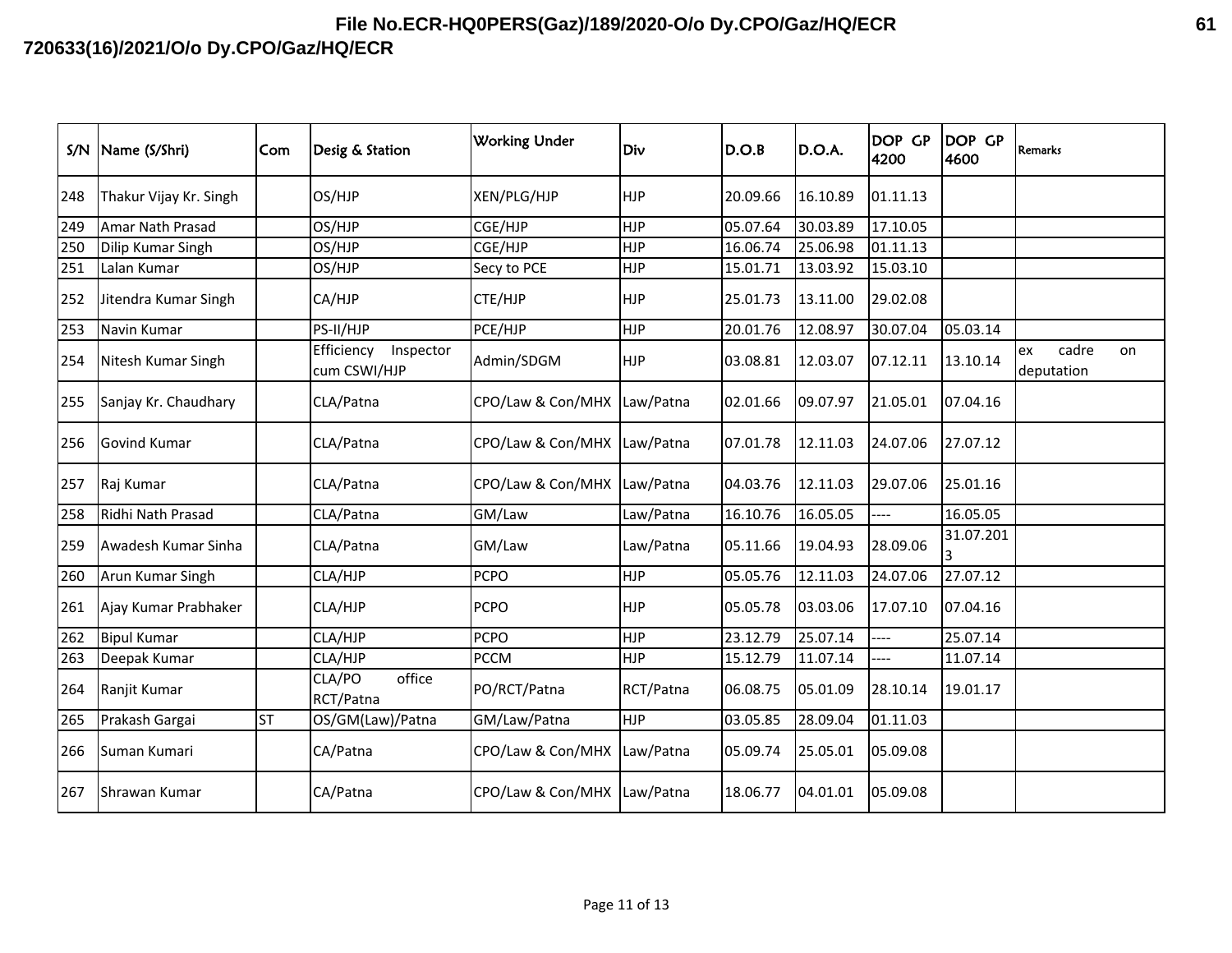| S/N | Name (S/Shri)            | Com       | Desig & Station    | <b>Working Under</b> | Div        | D.O.B    | D.O.A.   | DOP GP<br>4200 | <b>DOP GP</b><br>4600 | <b>Remarks</b>                  |
|-----|--------------------------|-----------|--------------------|----------------------|------------|----------|----------|----------------|-----------------------|---------------------------------|
| 268 | Yogeshwar Mahli          | <b>ST</b> | PS-II/HJP          | GM/Vigilance/HJP     | <b>HJP</b> | 15.01.77 | 06.05.98 | 07.03.08       | 27.12.11              |                                 |
| 269 | Ajay Kumar Pandey        |           | PS-II/HJP          | GM/Vigilance/HJP     | <b>HJP</b> | 04.01.74 | 14.12.95 | 14.03.03       | 08.04.10              |                                 |
| 270 | Shailesh Kumar           |           | CA/HJP             | GM/Vigilance/HJP     | <b>HJP</b> | 03.12.74 | 26.11.98 | 23.07.07       |                       |                                 |
| 271 | Rajesh Kumar             |           | CVI/Pers/HJP       | SDGM/ECR             | <b>HJP</b> | 05.05.73 | 26.07.99 | 22.09.04       | 17.11.14              |                                 |
| 272 | Shiv Kumar               |           | OS/Vigilance       | SDGM/ECR             | <b>HJP</b> | 05.02.84 | 17.09.08 | 31.10.15       |                       |                                 |
| 273 | Sanjay Kumar             |           | CSWI/Pers/HJP      | <b>PCPO</b>          | <b>HJP</b> | 08.08.77 | 05.06.00 | 07.12.11       | 07.12.13              |                                 |
| 274 | Cornelius Marandi        | <b>ST</b> | Ch.OS              | DGM(G)/HJP           | <b>HJP</b> | 24.05.69 | 13.06.96 | 13.04.05       | 14.06.18              |                                 |
| 275 | Naveen Kr. Srivastava    |           | OS/HJP             | DGM(G)/HJP           | <b>HJP</b> | 31.12.76 | 30.03.01 | 01.07.12       |                       |                                 |
| 276 | Pravin Kumar Singh       |           | PS-II/HJP          | DGM(G)/HJP           | <b>HJP</b> | 05.05.65 | 15.11.95 | 31.07.06       | 12.08.10              |                                 |
| 277 | <b>Keshav Prasad</b>     |           | CA/HJP             | DGM(G)/HJP           | <b>HJP</b> | 05.03.76 | 16.07.99 | 23.07.07       |                       |                                 |
| 278 | Sanjay Kumar             |           | Planning Inspector | DGM(G)/HJP           | <b>HJP</b> | 05.07.72 | 09.03.95 | 17.03.10       |                       | cadre<br>on<br>ex<br>deputation |
| 279 | Sharat Chandra Manjhi SC |           | OS/HJP             | DGM(G)/HJP           | <b>HJP</b> | 24.07.74 | 29.01.98 | 28.06.07       |                       |                                 |
| 280 | Sikandar Rabidas         | SC        | OS/Admin/HJP       | DGM(G)/HJP           | <b>HJP</b> | 01.01.66 | 13.02.97 | 01.08.05       |                       |                                 |
| 281 | Arun Kumar               | SC        | Ch.OS/HJP          | CPRO/HJP             | <b>HJP</b> | 11.08.76 | 02.08.97 | 13.04.05       | 11.10.10              |                                 |
| 282 | Shambhu Nath Ram         | <b>SC</b> | Ch.OS/HJP          | CPRO/HJP             | <b>HJP</b> | 01.02.74 | 18.03.97 | 01.11.03       | 14.06.18              |                                 |
| 283 | <b>Ishak Surin</b>       | <b>ST</b> | OS/Admin/HJP       | Admin/HJP            | <b>HJP</b> | 14.8.75  | 05.07.96 | 13.04.05       |                       |                                 |
| 284 | <b>Bijoy Kumar</b>       |           | PS-II              | Secy to GM           | <b>HJP</b> | 10.04.74 | 13.11.95 | 30.07.04       | 08.04.10              |                                 |
| 285 | Ravi Shekhar             |           | Protocol Inspector | Secy to GM           | <b>HJP</b> | 04.02.79 | 15.02.02 | 05.09.08       |                       | cadre<br>ex<br>on<br>deputation |
| 286 | Chandan Kumar            | SC        | PS-II/HJP          | Assist. Sec/Confdl   | <b>HJP</b> | 04.05.78 | 14.02.00 | 30.07.04       | 12.08.10              |                                 |
| 287 | Meeli Sinha              |           | OS/Patna           | PO/RCT/Patna         | RCT/Patna  | 25.11.80 | 25.01.05 | 26.08.15       |                       |                                 |
| 288 | Ashok Kumar Roy          |           | Ch.OS/STC/SPJ      | Principal/STC/SPJ    | WP/SPJ     | 05.01.70 | 13.06.92 | 26.02.05       | 05.12.17              |                                 |
| 289 | Ajay Kumar Purbey        |           | Protocol Inspector | DRM/DNR              | <b>DNR</b> | 02.08.69 | 09.02.80 | 09.06.04       | 26.07.19              | cadre<br>ex<br>on<br>deputation |
| 290 | Sunil Kumar              |           | CLA/DNR            | Sr.DPO/DNR           | <b>DNR</b> | 15.01.73 | 09.05.00 | 25.10.04       | 22.01.16              |                                 |
| 291 | Dilip Kumar              |           | CSWI/DNR           | SR.DPO/DNR           | <b>DNR</b> | 25.01.72 | 03.11.00 | 19.02.08       | 13.08.10              |                                 |
| 292 | Pankaj Kumar Singh       |           | CSWI/DNR           | Sr.DPO/DNR           | <b>DNR</b> | 05.01.82 | 12.04.00 | 30.05.07       | 13.08.10              |                                 |
| 293 | Prakash Kumar            |           | SWI/DNR            | Sr.DPO/DNR           | <b>DNR</b> | 05.02.83 | 11.03.05 | 01.10.15       |                       |                                 |